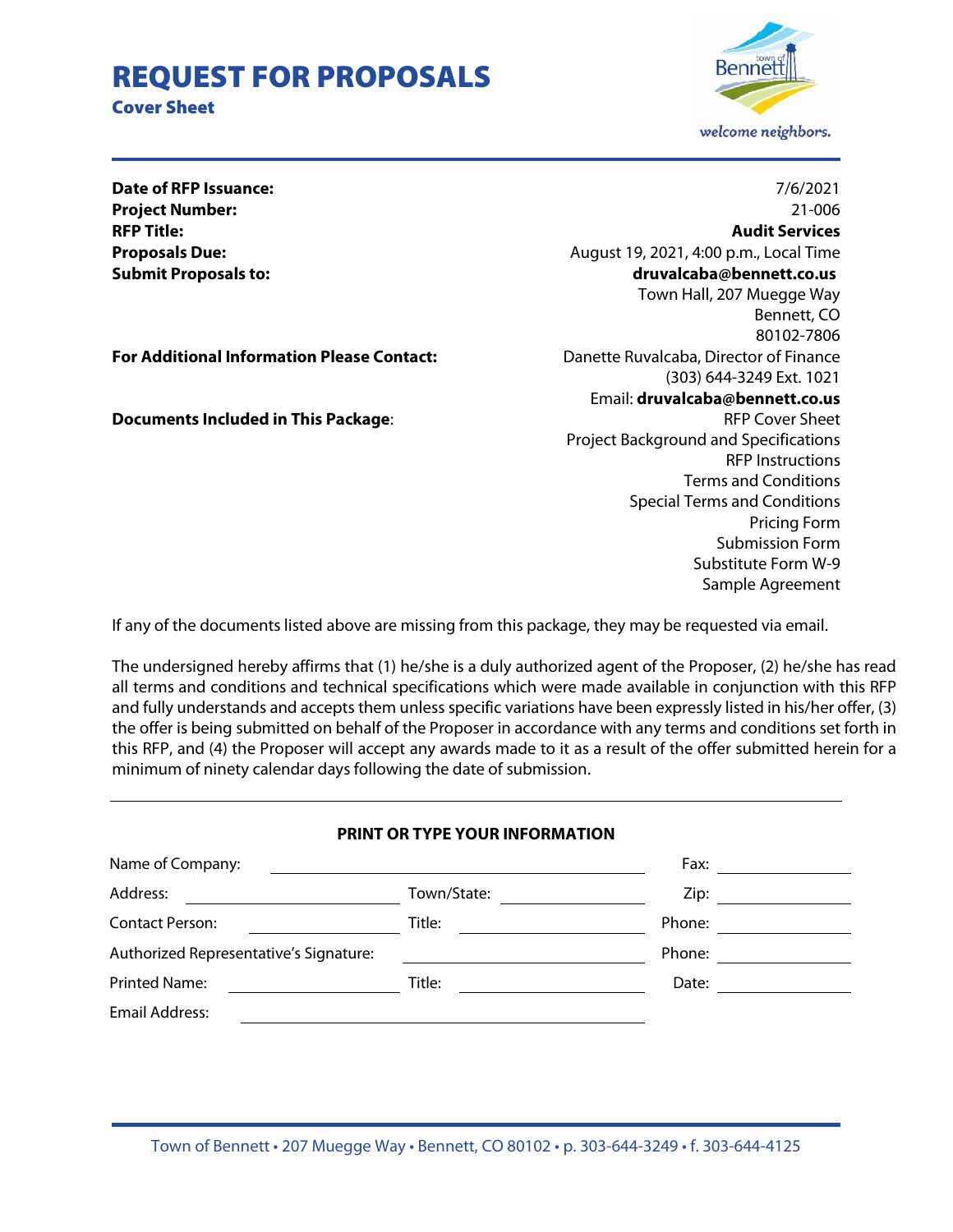# **PROJECT BACKGROUND AND SPECIFICATIONS**

# **I BACKGROUND**

The Town of Bennett ("Town") desires to solicit proposals from interested firms or persons to prepare financial statements and audit the financials for the fiscal year ending December 31 $st$ , 2021, with the option of preparing financial statements and auditing the financials in subsequent years("Project"). The firm must be certified and qualified to audit municipal governments. These audits are to be performed in accordance with generally accepted auditing standards, the Colorado Local Government Audit Law, C.R.S. § 29-1-601 et. seq., the standards set forth for financial audits in the U.S. General Accounting Office's (GAO) Governmental Auditing Standards and the provisions of the federal Single Audit Act and U.S. Office of Management and Budget (OMB) Circular A-128 Audits of the State and Local Governments. This document sets forth general information and requirements for persons and firms ("Proposers") interested in submitting "Proposals" in response to this Request for Proposals ("RFP").

# **II PROJECT DESCRIPTION**

### **A. Name and Telephone Number of Contact Person**

The Auditor's principal contact with the Town will be Danette Ruvalcaba, Director of Finance, 303-644- 3249 ext. 1021.

### **B. Background Information**

The Town of Bennett is a statutory town located in both Adams and Arapahoe Counties. The Town is governed by a Board of Trustees elected for four-year terms. Bennett was incorporated on September 25, 1929.

More detailed information on the government and its finances can be found in the 2021 Budget document and/or the Audited Financial Statements for the year ended December 31, 2019, or 2020. These documents are available on the Town's websit[e www.TownofBennett.Colorado.gov.](https://townofbennett.colorado.gov/)

#### **C. Fund Structure**

The Town uses the following fund types and account groups in its financial reporting:

# **Fund Type**

\* Governmental, including General, Conservation Trust, Sales Tax Capital Improvement, and Road and Bridge. (12 Funds)

\* Business Type Activities-Enterprise Funds, including Water and Wastewater. (5 Funds)

# **D. Budgetary Basis of Accounting**

The Town prepares budgets for governmental fund types on the modified accrual basis of accounting adjusted to accrued compensated absences. Budgets for proprietary funds and non-expendable trust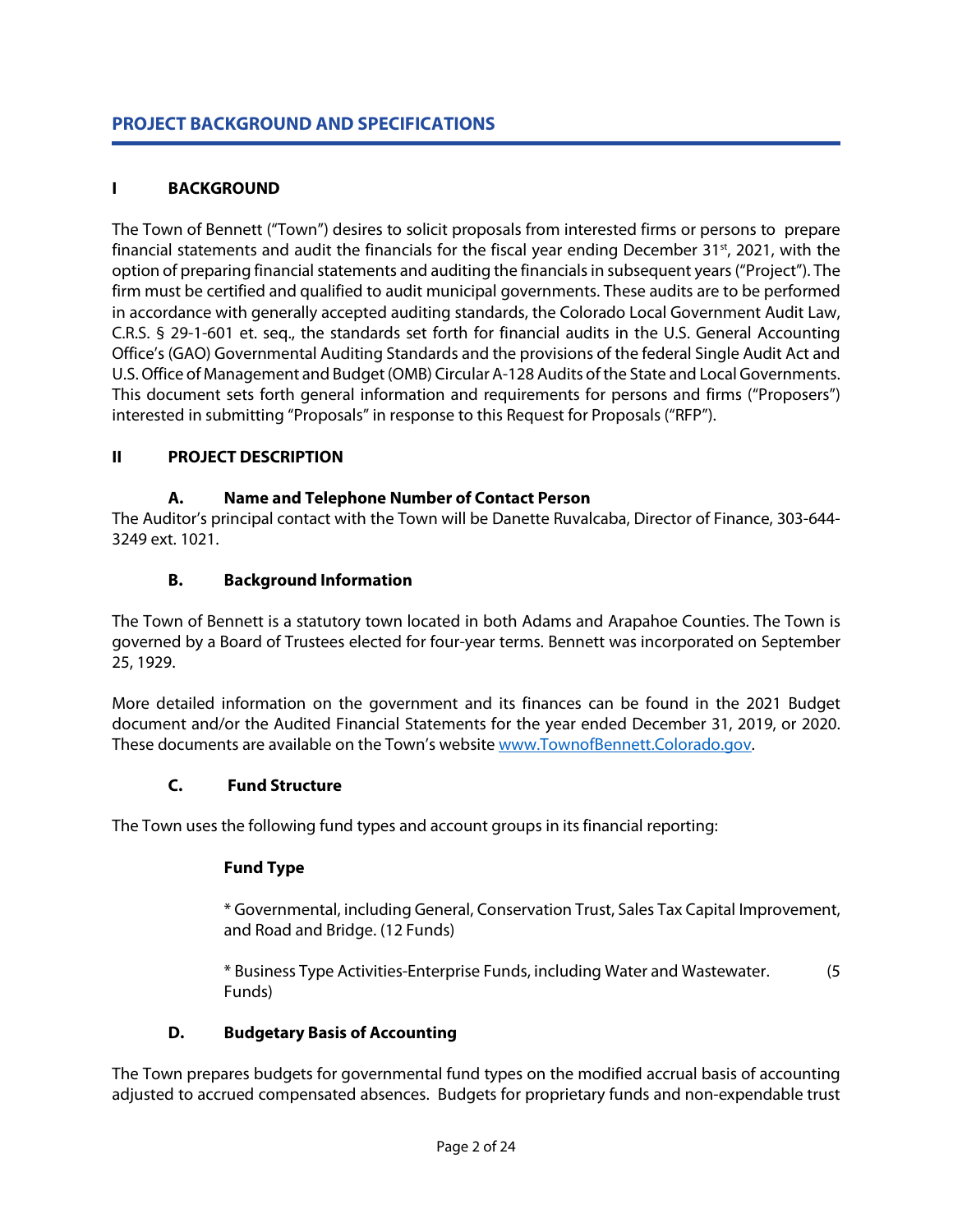funds are prepared on the accrual basis modified to include debt service principal payments and capital expenditures and to exclude depreciation and amortization and adjustments for accrued compensated absences.

# **E. Federal and State Financial Assistance**

The Town was required to have a single audit for the year ended December 31, 2018. It will likely not require a single audit in 2021.

# **F. Component Units**

The Town has one component unit, the Antelope Hills General Improvement District

# **III SCOPE OF WORK**

# **A. General**

The Town is soliciting the services of qualified certified public accounting firms to audit and its financial statements for the year ending December 31, 2021, with the option to audit the Town's financial statements for subsequent years. These audits are to be performed in accordance with provisions contained in this request for proposals and in compliance with the Town's Financial Policy.

# **B. Services**

The Town is soliciting a firm to:

- 1. Audit the financial statements of the Town's governmental and business-type activities, each major fund, and the aggregate remaining fund information in accordance with auditing standards generally accepted in the United States of America and the standards applicable to financial audits contained in Government Auditing Standards and express an opinion as to the compliance of these statements with generally accepted accounting principles.
- 2. Prepare, edit, and print the financial statements, notes, and all required supplementary schedules and statistical data.
- 3. Issue a report in accordance with Government Auditing Standards on the Town's internal control over financial reporting and results of testing regarding the Town's compliance with provisions of laws, regulations, contracts, grant agreements, and/or other matters.

The auditor shall also be responsible for performing certain limited procedures involving supplementary information required by the Governmental Accounting Standards Board as mandated by generally accepted auditing standards.

# **C. Auditing Standards to be Followed**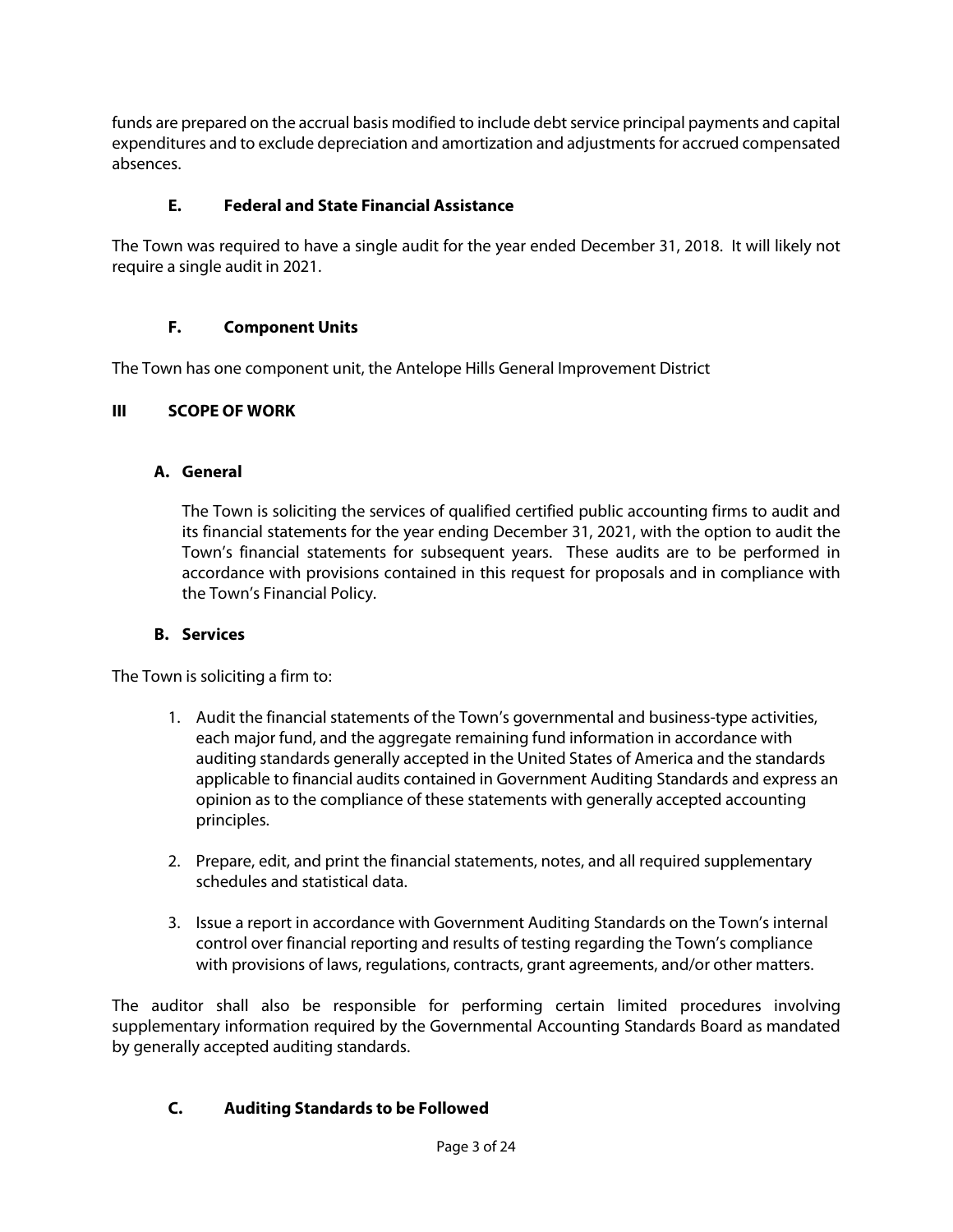To meet the requirements of this request for proposals the audit shall be performed in accordance with generally accepted audits in the U.S. General Accounting Office's (GAO) Governmental Auditing Standards and the provisions of the federal Single Audit Act and U.S. Office of Management and Budget (OMB) Circular A-128 Audits of State and Local Governments. If applicable, the audit may also include testing or reviews as necessary to conform to Federal single audit requirements and in accordance with government auditing standards and procedures issued by the Comptroller General of the United States of America.

It is contemplated that the auditing firm will express an unqualified opinion on the financial statements. If during the performance of the audit, it appears probable that an unqualified opinion cannot be issued, the auditing firm will promptly notify the Director of Finance, in writing, stating all matters which preclude the issuance of an unqualified opinion. Additionally, the auditor shall directly contact the Director of Finance should any concerns arise during the audit process which would warrant such contact.

Non-reportable conditions discovered by the auditors shall be reported in a separate letter to the Town Administrator and Town Board, which shall be referred to in the reports on internal controls. Any changes noted by the auditors that would improve the efficiency of the Town's operations shall be included in a letter to the Town Administrator and Town Board.

The auditors shall be required to make an immediate, written report on all irregularities and illegal acts or indications of illegal acts to the Town Administrator and the Town Board as well as any required oversight body or grantor.

# **D. Reporting Requirements**

- 1. A report of examination of the financial statements stating the scope of the examination and that the audit was performed in accordance with generally accepted auditing standards (or any other appropriate standards, rules, or regulations). This report must include an opinion as to whether the statements conform to generally accepted accounting principles. A signed copy of the opinion plus a signed electronic copy will be required by the Town. (Additional bound copies of the complete report may be required.)
- 2. If a single audit is required, a report on internal control and compliance in accordance with the standards for financial and compliance audits contained in the Standards of Audits of Government Organizations, Programs, Activities, and Functions issued by the U.S. General Accounting Office and the Single Audit Act of 1984 (as amended in 1996) provisions of OMB circular A 133 (as revised) (or any other appropriate standards, rules, or regulations). Findings of ineligible expenditures must be represented in enough detail for Town management to be able to clearly understand them. A signed copy of the opinion plus a signed electronic copy will be required by the Town.
- 3. A letter to management containing comments on compliance, recommendations for improvements, and any other comments deemed pertinent by the auditors and recommendations affecting the financial statements, internal control, accounting, accounting systems, legality of actions, other instances of noncompliance with laws and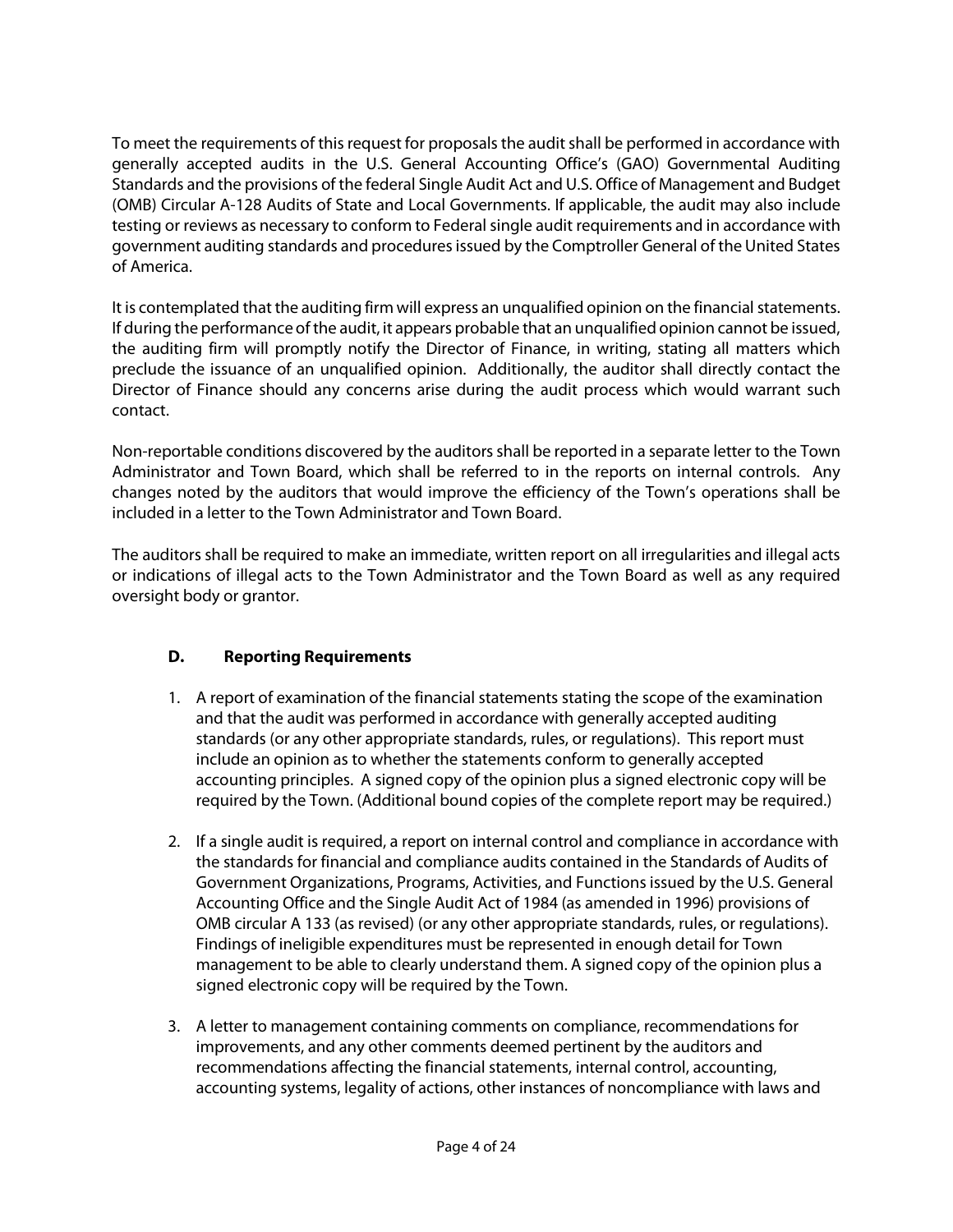regulations, and any other material matters. A signed copy of this letter, plus a signed electronic copy will be required by the Town.

4. The firm is requested to make a formal presentation on the audit by the partner in charge of the audit (or other audit staff as approved by the Director of Finance) to Town Board which is normally during a regularly scheduled Town Board meeting as dictated in the Town's Financial Policy.

# **E. Working Paper Retention and Access to Working Papers**

All working papers and reports must be retained at the auditor's expense for a minimum of five (5) years, unless the firm is notified in writing by the Town of the need to extend the retention period. The auditor shall be required to make working papers available upon request to the Town as part of an audit quality review process.

In addition, the firm shall respond to reasonable inquiries of successor auditors and allow successor auditors to review working papers relating to matters on continuing accounting significance.

# **IV FIRM'S QUALIFICATIONS**

The successful firm will be a firm with considerable experience in local government auditing. The firm will have sufficient depth of staff to provide technical expertise in related advisory areas, including taxation and internal control. The firm will have the ability to provide consulting services in a variety of areas which may be arranged through separate engagements.

- **A. Audit Personnel:** The successful firm will assign personnel to the engagement that has considerable expertise in local government auditing. The firm will have low turnover, so that staffing is consistent from year-to-year. Audit staff will receive sufficient training to keep apprised of current governmental accounting issues.
- **B. Approach to Audit:** A planning conference will be held between the audit firm and Town Finance staff prior to the start of fieldwork each year. This conference should include the discussion of key audit issues, audit staffing, Town staffing, scheduling and dates for audit work, audit work papers and any other areas of concern by either party. Communication of the status of the audit through periodic meetings or other means during and after the completion of fieldwork is required. An exit conference will be conducted at the completion of the audit each year to discuss and plan around any problems that occurred during the audit.
- **C. References:** The successful firm will provide references from communities of a similar size.

The firm will clearly express what it needs from the Town and provide the Town with sufficient time to provide materials and data. The firm will have a mechanism for promptly apprising the Director of Finance of issues arising during the course of an audit. The firm will advise the Director of Finance of compliance comments and recommendations for improvements during the course of performing fieldwork. Compliance comments and recommendations for improvement will be provided to the Director of Finance in final form within ten days of notation and must be resolved through discussion with the Director of Finance prior to close of field work. Any comments contained in the Management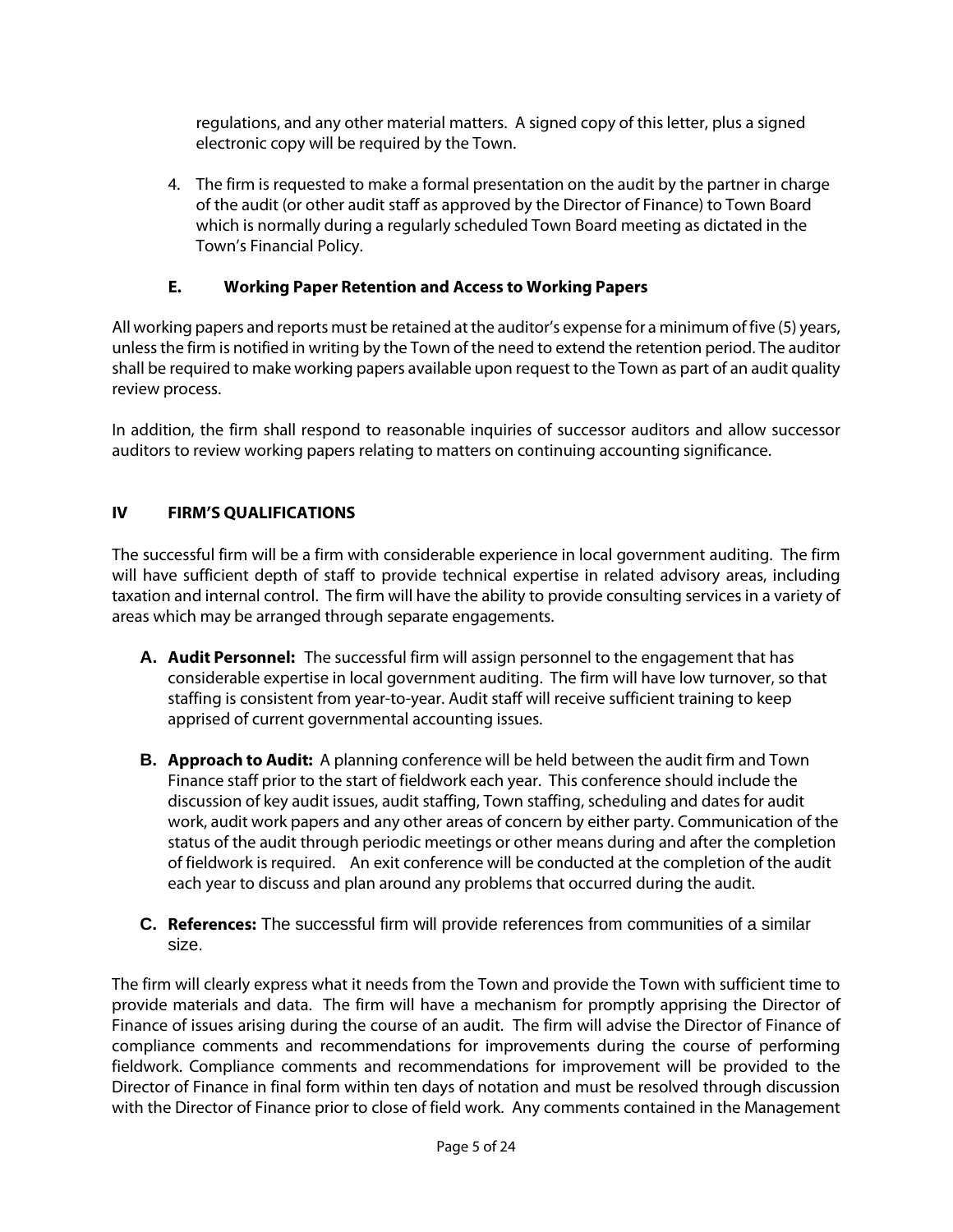Letter will provide sufficient background, detail and documentation of fact to support each finding and to enable the Town to undertake corrective action without need for further consultation. The Town expects that comments and recommendations contained in the Management Letter will incorporate the reply of Town management for each finding.

The successful firm will provide all services indicated in this RFP within the time frame agreed upon by the Town.

# **ASSISTANCE TO BE PROVIDED TO THE AUDITOR AND REPORT PREPARATION**

The Town will be available during the audit to assist the audit firm by providing information, documentation, explanations and agreed upon schedules. The firm will provide a list of confirmations and will provide an example format from which the Town will prepare the letters.

The Town's Director of Finance will coordinate the audit process and will be available to explain the Town's various systems. Systems documentation will be the responsibility of the audit firm. The Town has no internal audit staff.

The Town will prepare working trial balances, an accounts payable list, bank reconciliations, investment reconciliations, debt worksheets, fixed asset records, and reconciliations of other asset and liability accounts. Any additional schedules that the audit firm would like Town staff to provide should be identified in the firm's proposal.

The Town anticipates that substantially all schedules will be completed by the start of the interim and year-end fieldwork, as appropriate.

The Town will provide all reasonable assistance to the selected firm and will respond promptly to requests for information, provide all necessary books and records, and provide the physical facilities needed for the audit engagement. All Town records must be audited on site.

The Town will provide the auditor with reasonable workspace. The auditor will also be provided access to telephones, photocopying, internet, and FAX machine facilities.

# **V PROJECT SCHEDULE**

Anticipated milestones for the Project are as follows:

Begin Audit: November 1, 2021 Draft due to Town: April 15, 2022 Town Review and MD&A Due: April 30, 2022 Final Report Due: May 13, 2022 Presentation to the Town Board: May 24, 2022 Audit due to State: June 30,2022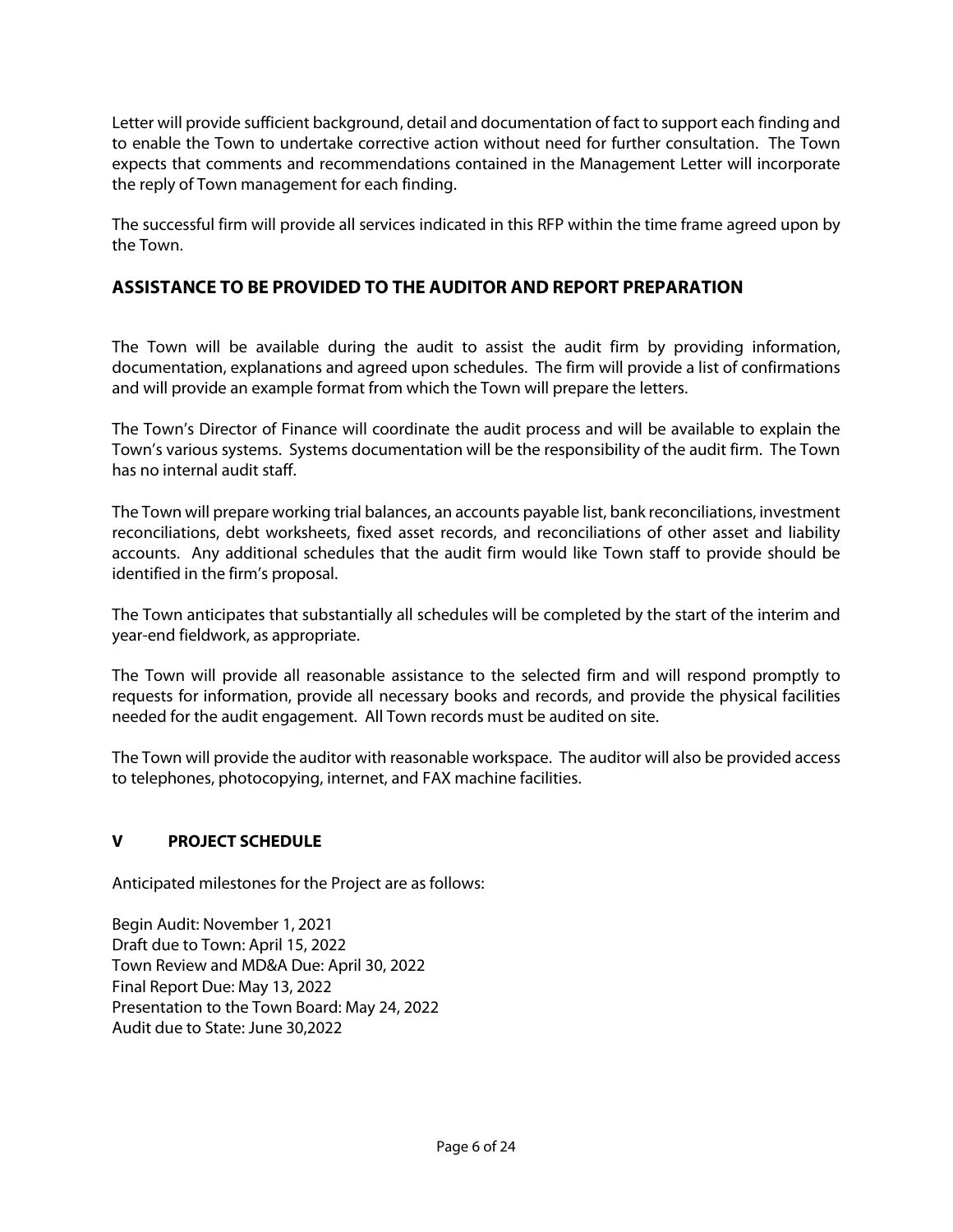### **RFP INSTRUCTIONS**

#### **I QUESTIONS ABOUT RFP**

All technical inquiries regarding this RFP shall be made in writing to **Danette Ruvalcaba, druvalcaba@bennett.co.us**, no later than five (5) days before Proposals are due.

#### **II AMENDMENTS TO RFP**

The Town reserves the right to amend this RFP by an addendum at any time prior to the date set for receipt of Proposals. Addenda or amendments will be posted on the Town's website as soon as available and shall be the responsibility of the Proposer to obtain all addenda. If revisions are of such a magnitude to warrant, in the Town's opinion, the postponement of the date for receipt of Proposals, an addendum will be issued announcing the new date.

### **III CONTENTS OF PROPOSAL**

The Proposal shall contain, at a minimum, the following information:

- **C.** Statements of Qualifications including:
	- i. General firm information including length of time in business
	- ii. Resumes of key project personnel and percent of team that is local
	- iii. Location of key project personnel and availability
- **D.** Proposed Project team including Project Administrator and proposed subcontractors (if any). Include information on subcontractors, including subcontractor personnel who will be working on the project and their specific roles.
- **E.** Approach to completing the Project, including addressing the elements of the Scope of Services contained within this RFP, and any additional anticipated issues and proposed strategies for addressing the issues based on additional insight, capabilities or perspectives of the Proposer.
- **F.** Project descriptions and references from at least three projects with similar size, type, and scope. These projects should demonstrate the experience of the project team and should have been completed during the past five years. The descriptions should include whether the project was completed on time and within budget per the original schedule and budget; any discrepancies should be explained.
- **G.** Proposed schedule to complete the Project.
- **H.** Detailed fee schedule tied to the Scope of Services, innclidng a "Not to Exceed" contract amount and hourly rates of key personnel.
- **I.** Signed copy of the cover page of this RFP (page 1 of this RFP)
- **J.** Completed Pricing Form (form attached)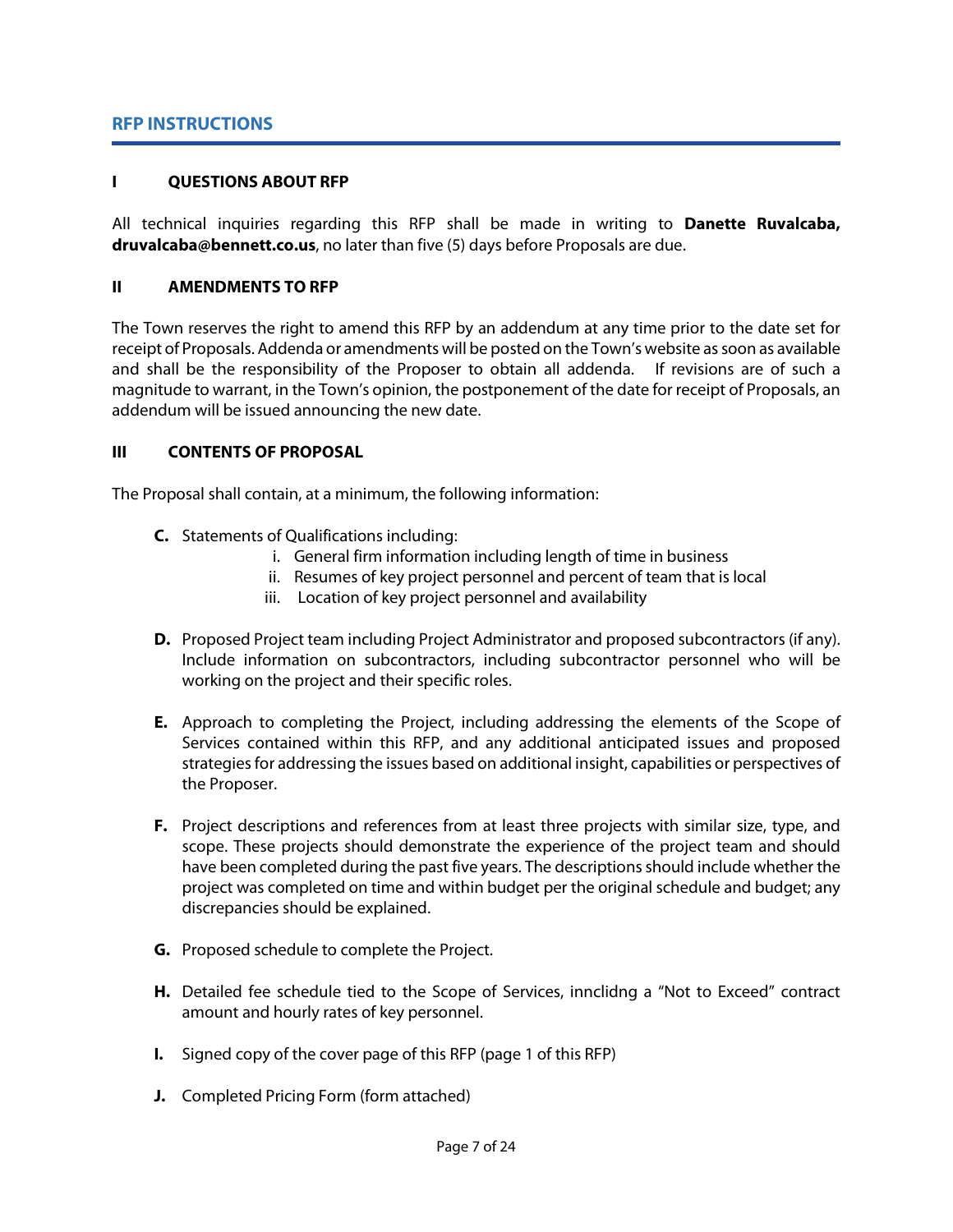- **K.** Completed Submission Form (form attached)
- **L.** Completed Sample W-9 (form attached)
- **M.** List any requested deviations from the attached Sample Agreement

# **IV INSTRUCTIONS FOR SUBMITTING PROPOSAL**

One (1) copy of the Proposal shall be submitted via email, hand-delivery or mail to:

Town of Bennett Attn: **Danette Ruvalcaba** Town Hall 207 Muegge Way Bennett, CO 80102-7806 Email: **druvalcaba@bennett.co.us**

Hand-delivered or mailed Proposals shall be submitted in a sealed envelope and clearly marked with the title of the RFP.

For emailed Proposals, include the RFP title in the subject line. **Please note that email responses are limited to a maximum of 20 MB. It is the sole responsibility of the Proposer to ensure their Proposal is received before the Proposal deadline. The Town does not accept responsibility under any circumstance for delayed or failed email or mail submittals.**

Proposals received after the Proposal deadline shall be considered non-responsive.

#### **V MODIFICATIONS TO OR WITHDRAWAL OF PROPOSALS.**

Proposals may only be modified in the form of a written notice on company letterhead and must be received prior to the Proposal deadline.

Proposals may be withdrawn prior to Proposal deadline. Such requests must be made in writing on company letterhead. Proposals may not be withdrawn after the Proposal deadline for a period of ninety (90) calendar days. If a Proposal is withdrawn during this ninety-day period, the Town may, at its option, choose not to accept any Proposal from the Proposer for a six-month period following the withdrawal.

#### **VI EVALUATION CRITERIA**

Proposals shall be reviewed and evaluated by Town staff and/or consultants who may request additional information from Proposers or request interviews with one of more Proposers. Final evaluation and selection may be based on, but not limited to any of the following:

- 1. Qualifications of the Proposer
- 2. Reference checks
- 3. Total cost or proposed pricing
- 4. Ability of the Proposer to provide quality and timely services and products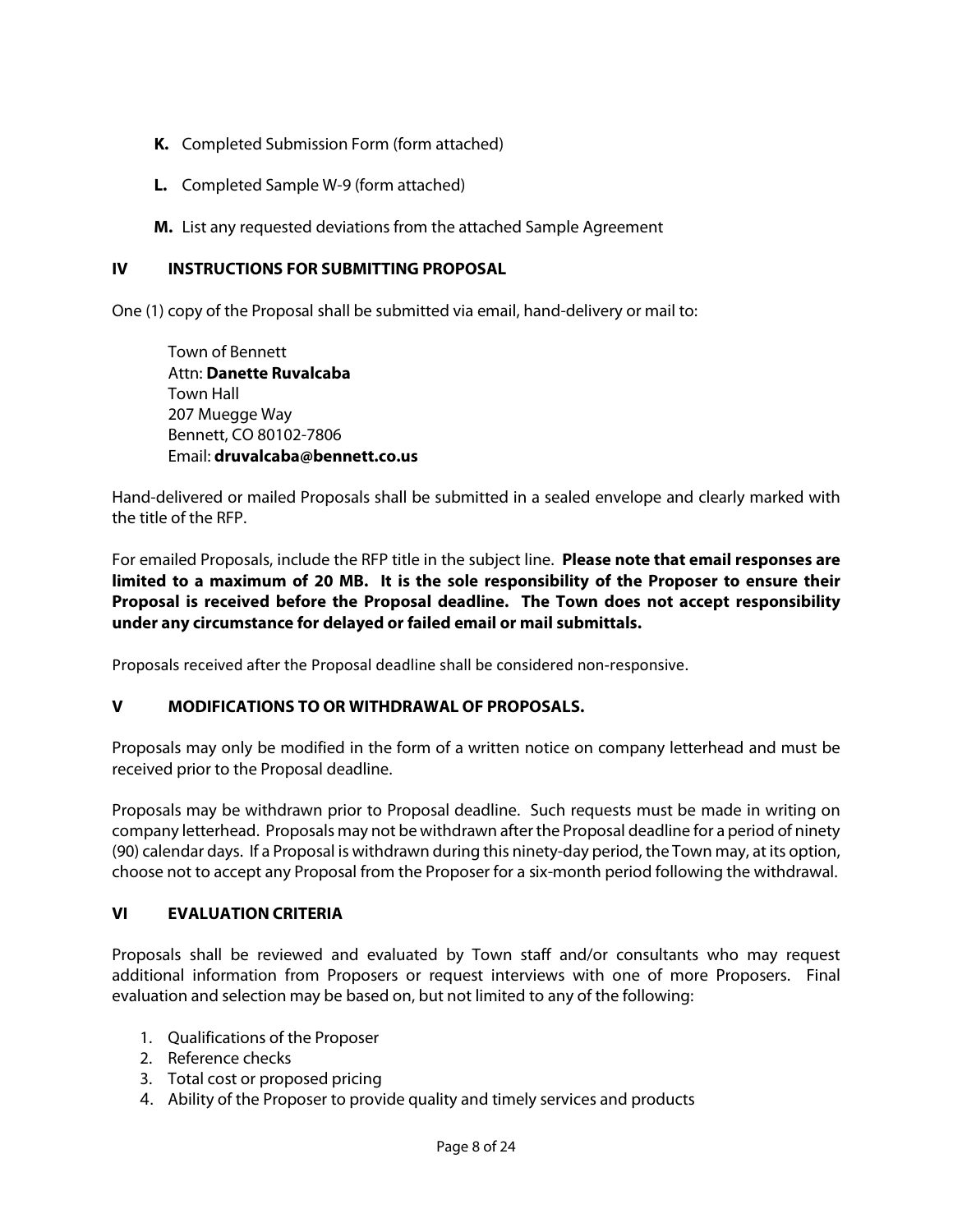# **VII ANTICIPATED SCHEDULE**

The following activities and dates are just a tentative outline of the process to be used by the Town.

September 30, 2021

dily 6, 2021<br>
August 19, 2021<br>
August 19, 2021<br>
Proposal Submittal Deadline Proposal Submittal Deadline<br>Bid Opening August 23, 2021 Bid Opening<br>September 30, 2021 Bid Opening<br>Award Notification September 30, 2021 **Award Contract Award Contract**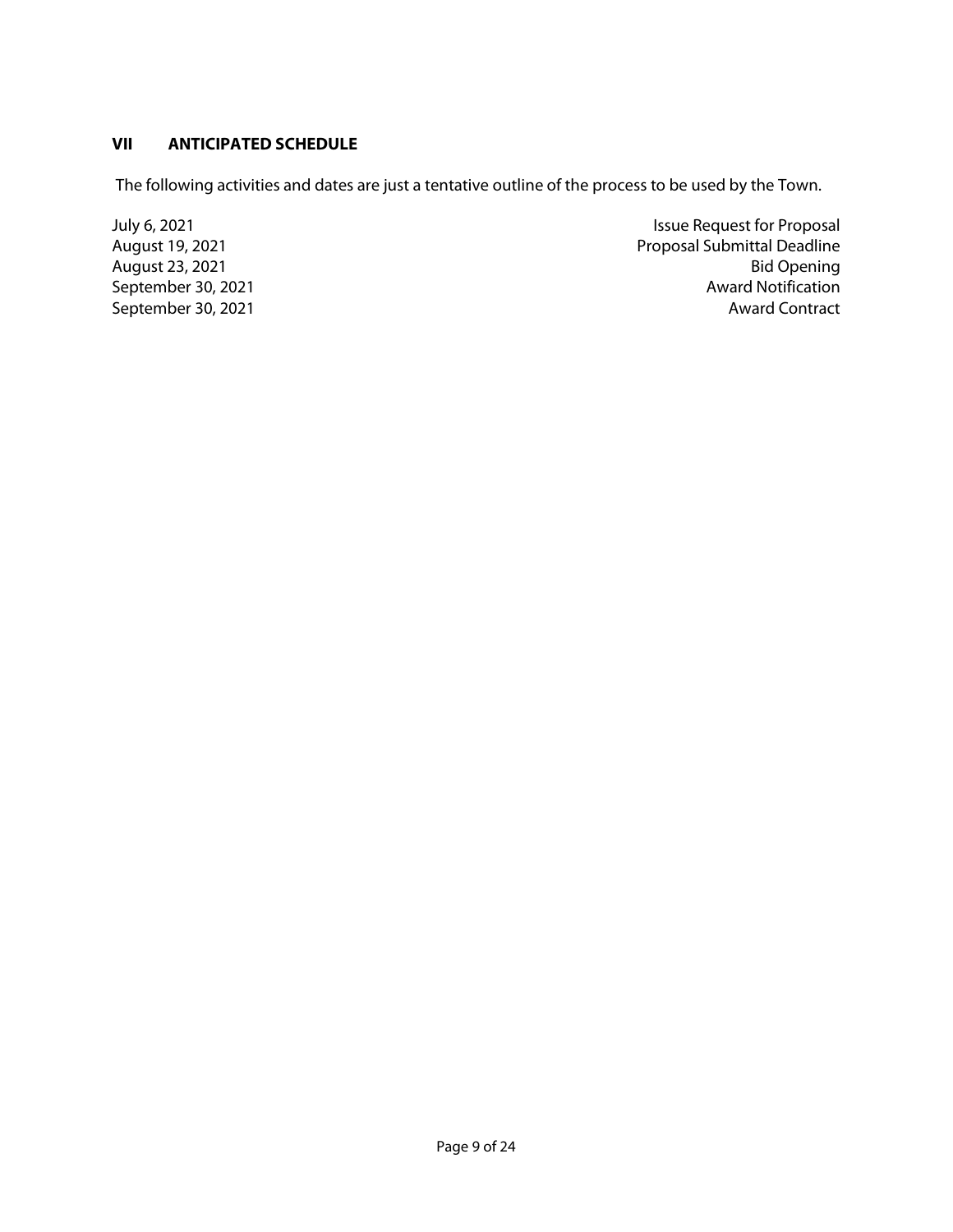- **1. Responses to RFP.** All Proposals shall become the property of the Town upon receipt and will not be returned to the Proposer. Selection or rejection will not affect this right. Any confidential/proprietary information submitted in response to this request shall be readily identified, clearly marked and separated from the rest of the response. Co-mingling of confidential/proprietary and other information is not acceptable. Submittals will be handled in accordance with applicable federal and state public records laws and procurement regulations. Neither cost information nor the total Proposal will be considered confidential/proprietary.
- **2. Rejection Rights**. The Town reserves the right to reject all Proposals and re-solicit if deemed by the Town to be in its best interests, and to abandon the Project and this RFP at any time for any or no reason. The Town is not obligated to accept the lowest cost proposed, is not obligated to accept any Proposal, and will make its determination based on the best interests of the Town.
- **3. Other Conditions; Reservation of Rights**. This is a solicitation and not an offer to contract. The provisions in this RFP and any procurement or purchasing policies or procedures of the Town are solely for the fiscal responsibility of the Town and confer no rights, duties, or entitlements to any party submitting responses to this solicitation. The Town reserves the right to issue clarifications and other directives concerning this RFP, to make and issue modifications to the RFP schedule; to require clarification or further information with respect to any response or Proposal received; to waive any informalities or irregularities; and to determine the final scope and terms of any contract, and whether to enter any contract. The provisions herein confer no rights, duties or entitlements to any Proposer.
- **4. Proposer's Responsibilities.** Proposer shall make all investigations necessary to thoroughly inform themselves regarding the Project and are expected to examine the drawings, specifications, schedule of delivery, and all instructions. Failure to do so is at the risk of the Proposer.
- **5. Costs of Response Preparation and Other Charges**. Proposers are solely responsible for all costs of preparing their proposals and participation in this RFP, and the Town assumes no responsibility for payment of any expenses incurred by a Proposer as part of this process. For the selected firm, no reimbursement will be made by the Town for any costs incurred prior to full execution of a contract and issuance of written notice by the Town to commence Project services.
- **6. Agreement Required.** A written agreement will be required between the Town and the selected Proposer, which agreement will be in the form and substance required by the Town. A sample agreement is included with this RFP, but the Town reserves the right to modify the terms and conditions thereof. The agreement shall include insurance requirements for both general liability and errors and omissions.
- **7. Taxes.** Proposers shall not include federal, state, or local excise or sales taxes in prices offered, as the Town is exempt from payment of such taxes. Town tax identification numbers will be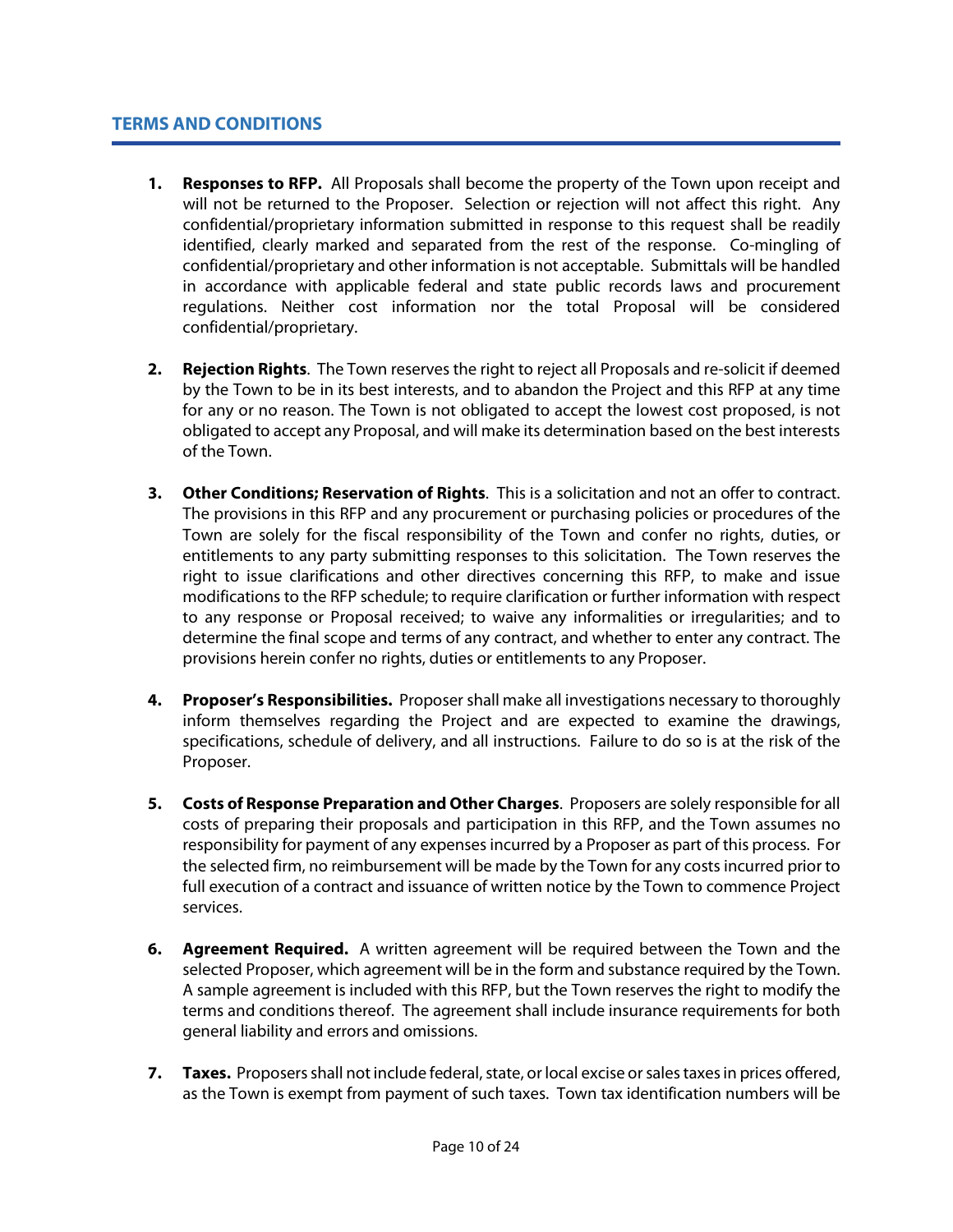made available to the selected contractor.

- **8. Pricing.** Proposers may offer a cash discount for prompt payment. Discounts will be considered in determining the lowest net cost for the evaluation of Proposals; discounts for periods of less than twenty days, however, will not be considered in making the award. Proposers are encouraged to provide their prompt payment terms in the space provided on the Pricing Form. If no prompt payment discount is being offered, the Proposer shall enter a zero (0) for the percentage discount to indicate net thirty days.
- **9. No Collusion.** The Proposer, by affixing its signature to this RFP, certifies that its Proposal is made without previous understanding, agreement, or connection either with any persons, firms or corporations making a Proposal for the same items, or with the Town. The Proposer also certifies that its Proposal is in all respects fair, without outside control, collusion, fraud, or otherwise illegal action. To ensure integrity of the Town's public procurement process, all Proposers are hereby placed on notice that any and all Proposers who falsify the certifications required in conjunction with this section will be prosecuted to the fullest extent of the law.
- **10. Elimination from Consideration.** A Proposal may not be accepted from, nor any contract be awarded to, any person or firm which is in arrears to the Town upon any debt or contract or which is a defaulter as surety or otherwise upon any obligation to the Town.A Proposal may not be accepted from, nor any contract awarded to, any person or firm which has failed to perform faithfully any previous contract with the Town, state or federal government, for a minimum period of three years after this previous contract was terminated for cause.
- **11. Equal Opportunity.** The Town intends and expects that the contracting processes of the Town and its vendors provide equal opportunity without regard to gender, race, ethniTown, religion, age or disability and that its vendors make available equal opportunities to the extent third parties are engaged to provide goods and services to the Town as subcontractors, vendors, or otherwise. Accordingly, the vendor shall not discriminate on any of the foregoing grounds in the performance of the contract, and shall make available equal opportunities to the extent third parties are engaged to provide goods and services in connection with performance of the contract.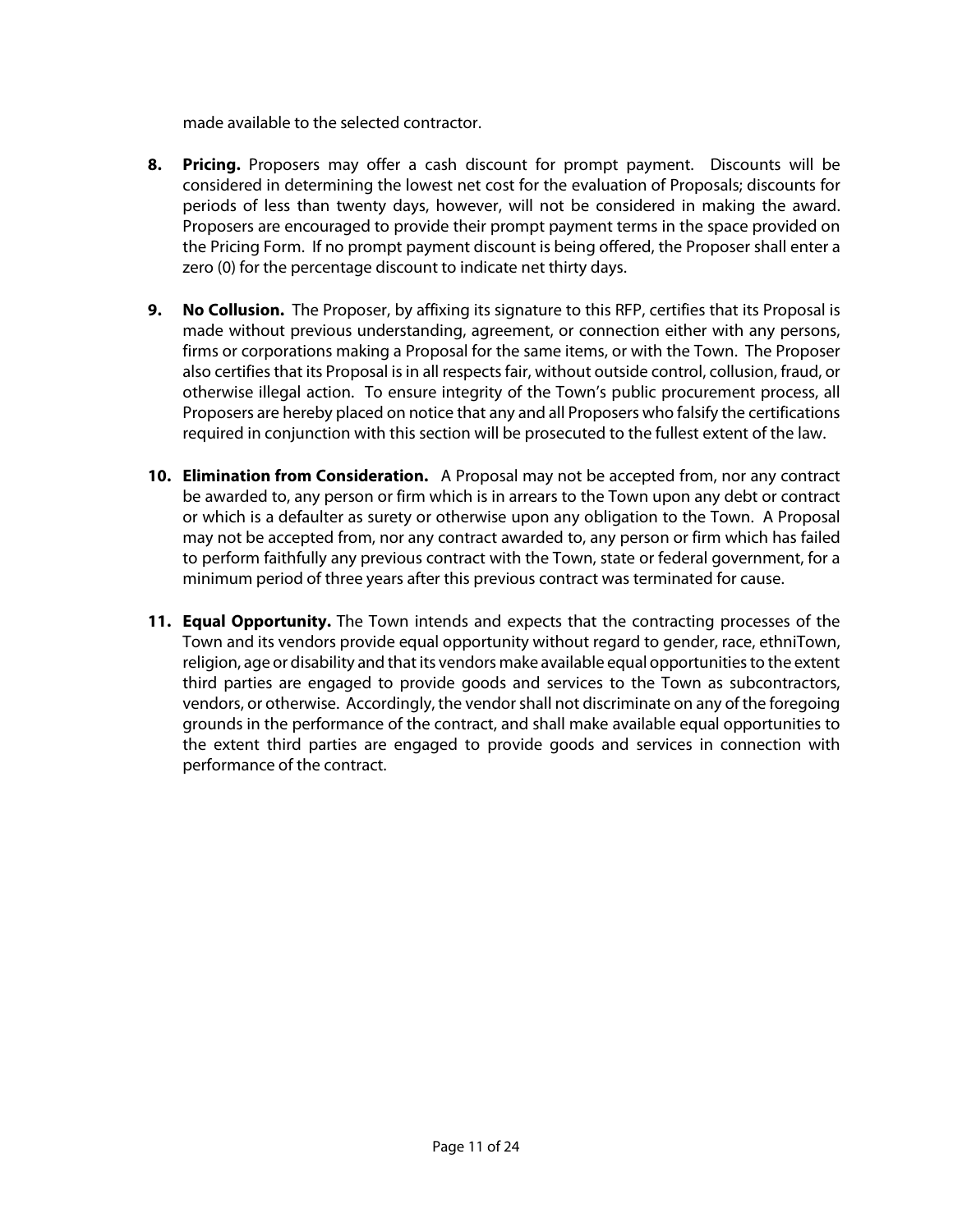# **SPECIAL TERMS AND CONDITIONS**

**COMPETENCY OF CONTRACTORS - MINIMUM YEARS OF EXPERIENCE AND OPERATIONAL FACILITIES REQUIRED:** Pre-award inspection of the Proposer's facility may be made prior to award of contract. Responses will only be considered from Proposer which have been engaged in the business of performing services as described in this RFP for a minimum period of five (5) years prior to the date of this RFP. The Proposer must be able to produce evidence that they have an established satisfactory record of performance for a reasonable period of time and have sufficient financial support, equipment and organization to ensure that they can satisfactorily execute the services if awarded a contract. The term 'equipment and organization' as used herein shall be construed to mean a fully equipped and well established company in line with the best business practices in the industry and as determined by the proper authorities of the Town. The Town reserves the right, before awarding the contract, to require a Proposer to submit such evidence of its qualifications as it may deem necessary, and may consider any evidence available to it (including, but not limited to, the financial, technical and other qualifications and abilities of the Proposer, including past performance and experience with the Town) in making the award in the best interests of the Town.

**QUALIFICATIONS OF CONTRACTOR:** The Town may make such investigations as deemed necessary to determine the ability of the Proposer to perform work, and the Proposer shall furnish all information and data for this purpose as the Town requests. Such information includes but not limited to: current/maximum bonding capabilities, current licensing information, audited financial statements, history of the firm on assessments of liquidated damages, contracts cancelled prior to completion and/or lawsuits and/or pending lawsuits against the firm and/or its principals. The Town reserves the right to reject any Proposal if the evidence submitted by, or investigation of, such Proposerfails to satisfy the Town that such Proposeris properly qualified to carry out the obligations of the contract and to complete the work contemplated therein. Conditional bids will not be accepted.

**NON-APPROPRIATION:** Pursuant to C.R.S. § 29-1-110, as amended, financial obligations of the Town after the current fiscal year are contingent upon funds for the purpose being appropriated, budgeted and otherwise available. Any contract entered with respect to this project will provide that it is automatically terminated on January  $1<sup>st</sup>$  of the first fiscal year for which funds are not appropriated. The Town shall give the Proposer or written notice of such non-appropriation.

**MATERIAL PRICED INCORRECTLY:** As part of any award resulting from this process, Proposer(s) will discount all transactions as agreed. In the event the Town discovers, through its contract monitoring process or formal audit process, that material was priced incorrectly, Proposer (s) agree to promptly refund all overpayments and to pay all reasonable audit expenses incurred as a result of the non-compliance.

**JOINT VENTURES ARE ENCOURAGED.** The Proposer shall disseminate information regarding all subcontracting opportunities under this contract in a manner reasonably calculated to reach all qualified potential subcontractors who may be interested. The Proposer shall maintain records demonstrating its compliance with this article and shall make such records available to the Town upon the Town's request.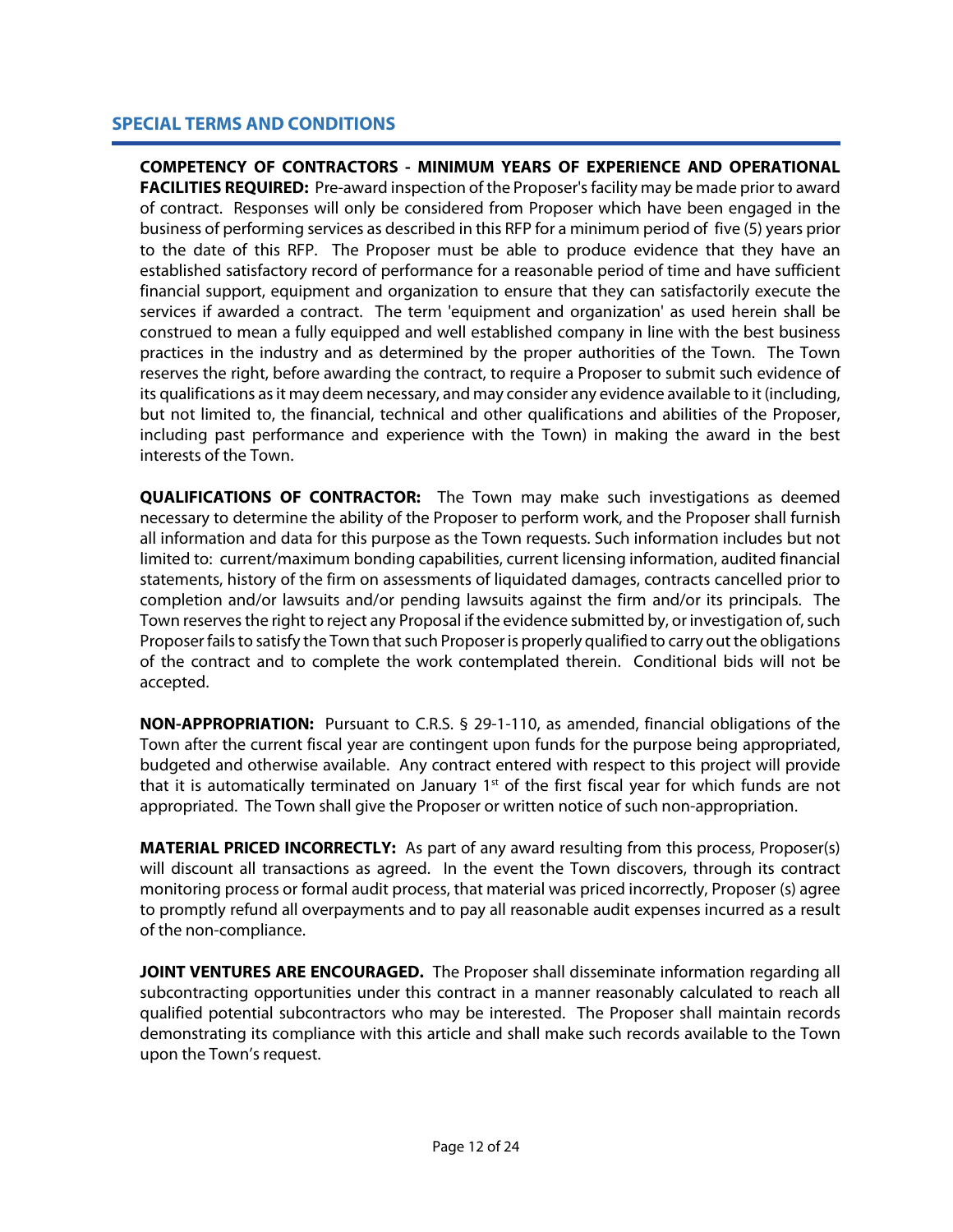# **PRICING FORM**

| <b>ITEM</b>             | QTY | <b>UNIT</b> | <b>DESCRIPTION</b> | <b>UNIT</b><br><b>PRICE</b> | <b>EXTENDED</b><br><b>PRICE</b> |
|-------------------------|-----|-------------|--------------------|-----------------------------|---------------------------------|
| $\mathbf{1}$            |     |             |                    |                             | \$0.00                          |
| $\overline{\mathbf{2}}$ |     |             |                    |                             | \$0.00                          |
| $\mathbf{3}$            |     |             |                    |                             | \$0.00                          |
| $\overline{\mathbf{4}}$ |     |             |                    |                             | \$0.00                          |
| 5                       |     |             |                    |                             | \$0.00                          |
| 6                       |     |             |                    |                             | \$0.00                          |
| $\overline{\mathbf{z}}$ |     |             |                    |                             | \$0.00                          |
| 8                       |     |             |                    |                             | \$0.00                          |
| $\mathbf{9}$            |     |             |                    |                             | \$0.00                          |
| 10                      |     |             |                    |                             | \$0.00                          |
|                         |     |             |                    |                             |                                 |
|                         |     |             | <b>Total</b>       |                             | \$0.00                          |

**I PRICING (FOR EACH PARTICIPANT)**

Not to Exceed Total: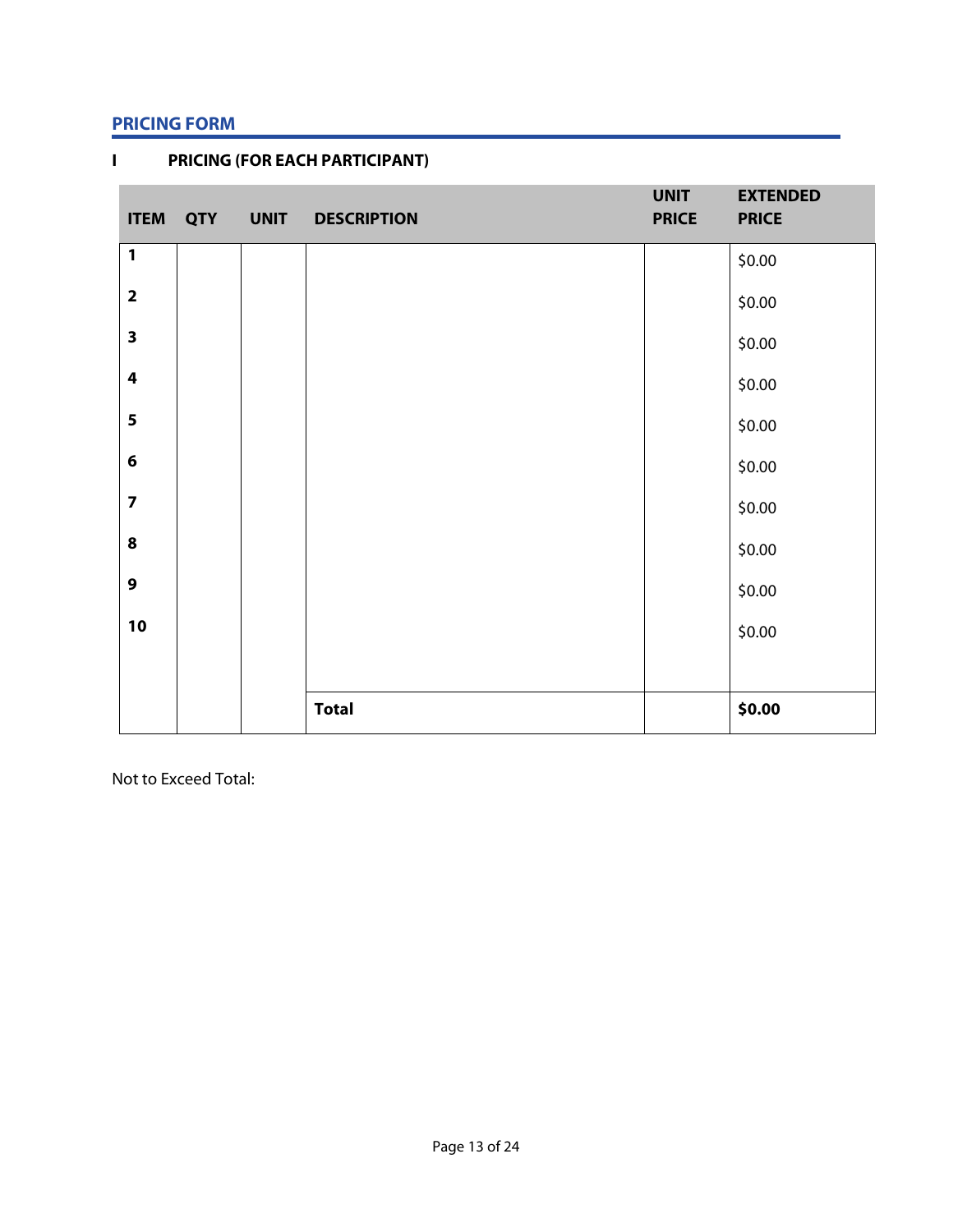### **SUBMISSION FORM**

**SUBMISSION:** It is imperative, when submitting a bid/proposal, that you address the envelope as follows:

Town of Bennett ATTN: Purchasing 207 Muegge Way Bennett, CO 80102 Attn: Person in Charge Title RFP: Does your proposal comply with all the terms New YOU CONSERVENT WAS SERVENT WAS ARRESTED FOR A VIOLET AND MOVE THAT A VIOLET AND THE VIOLET OF THE VIOLET AND THE VIOLET OF THE VIOLET AND THE VIOLET OF THE VIOLET OF THE VIO and conditions? If no, indicate exceptions Does your proposal meet or exceed all No and YES / NO specifications? If no, indicate exceptions State percentage of prompt payment discount, if offered  $\sim$ State total bid price (include all items bid) State total bid price with discount

**The Town of Bennett must have on file a completed W-9 prior to doing business with Contractors. Please submit the attached form with your Proposal.**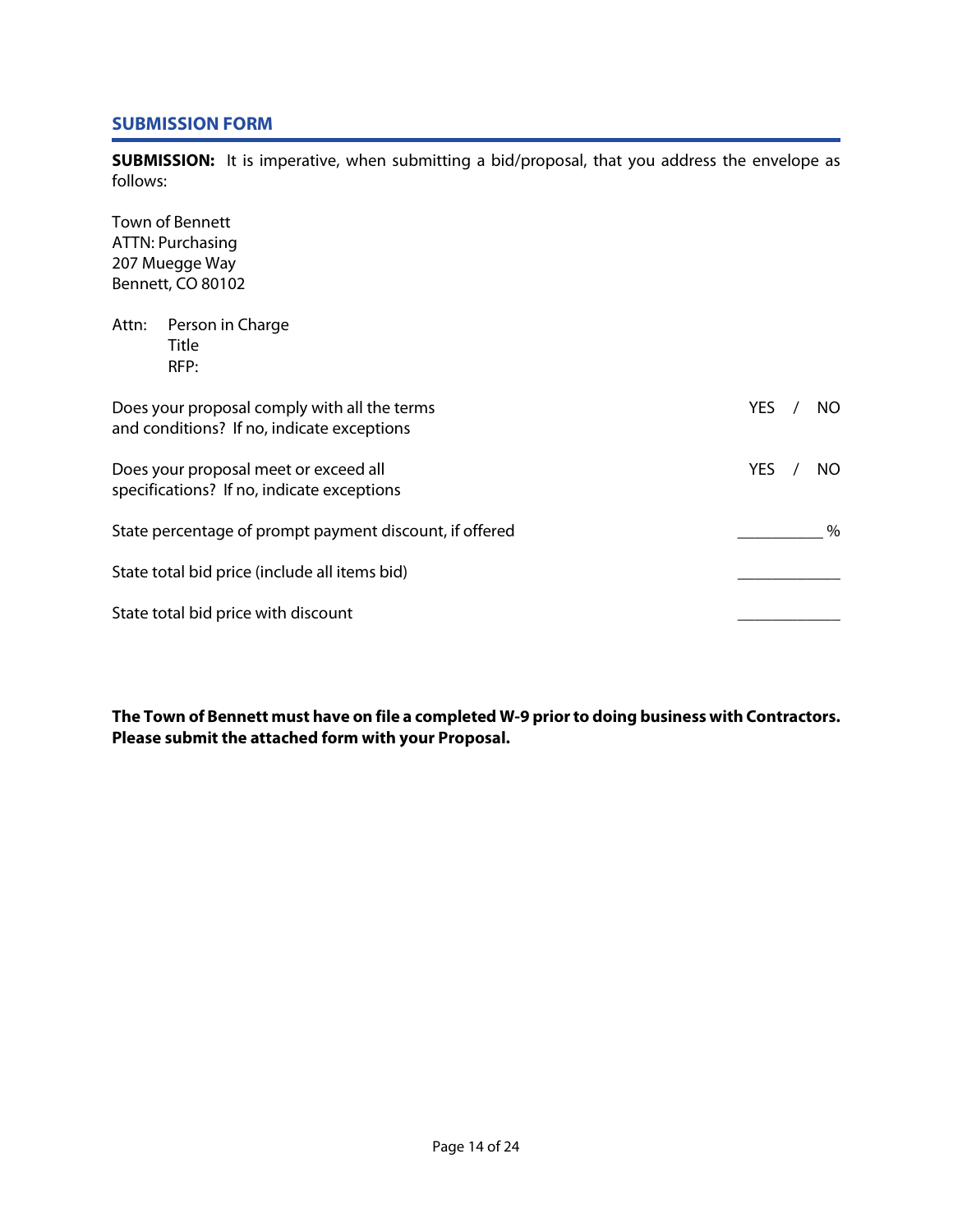# **SUBSTITUTE FORM W-9** Vendor# **REQUEST FOR TAXPAYER IDENTIFICATION NUMBER AND CERTIFICATION (A copy of the W-9 instructions is available upon request)**

#### **1 NAME OF FIRM:**

NAME (Legal Name)

BUSINESS NAME (If different from above e.g. DBA)

#### **2 ADDRESS WHERE NOTIFICATIONS, PURCHASE ORDERS ETC. SHOULD BE MAILED** (if different from above):

NAME (As it appears on invoice)

ADDRESS

TOWN, STATE, ZIP

#### **3. PAY TO OR REMITTANCE INFORMATION**

(If more than one remit to address, please attach on additional page.)

STREET ADDRESS

TOWN, STATE, ZIP

The Internal Revenue Service requires that you submit a Taxpayer Identification Number to comply with this regulation, please fill in the required information on this form, sign and return it to:

> By fax (303) 644-4125 By mail Town of Bennett ATTN: Danette Ruvalcaba 207 Muegge Way Bennett, CO 80102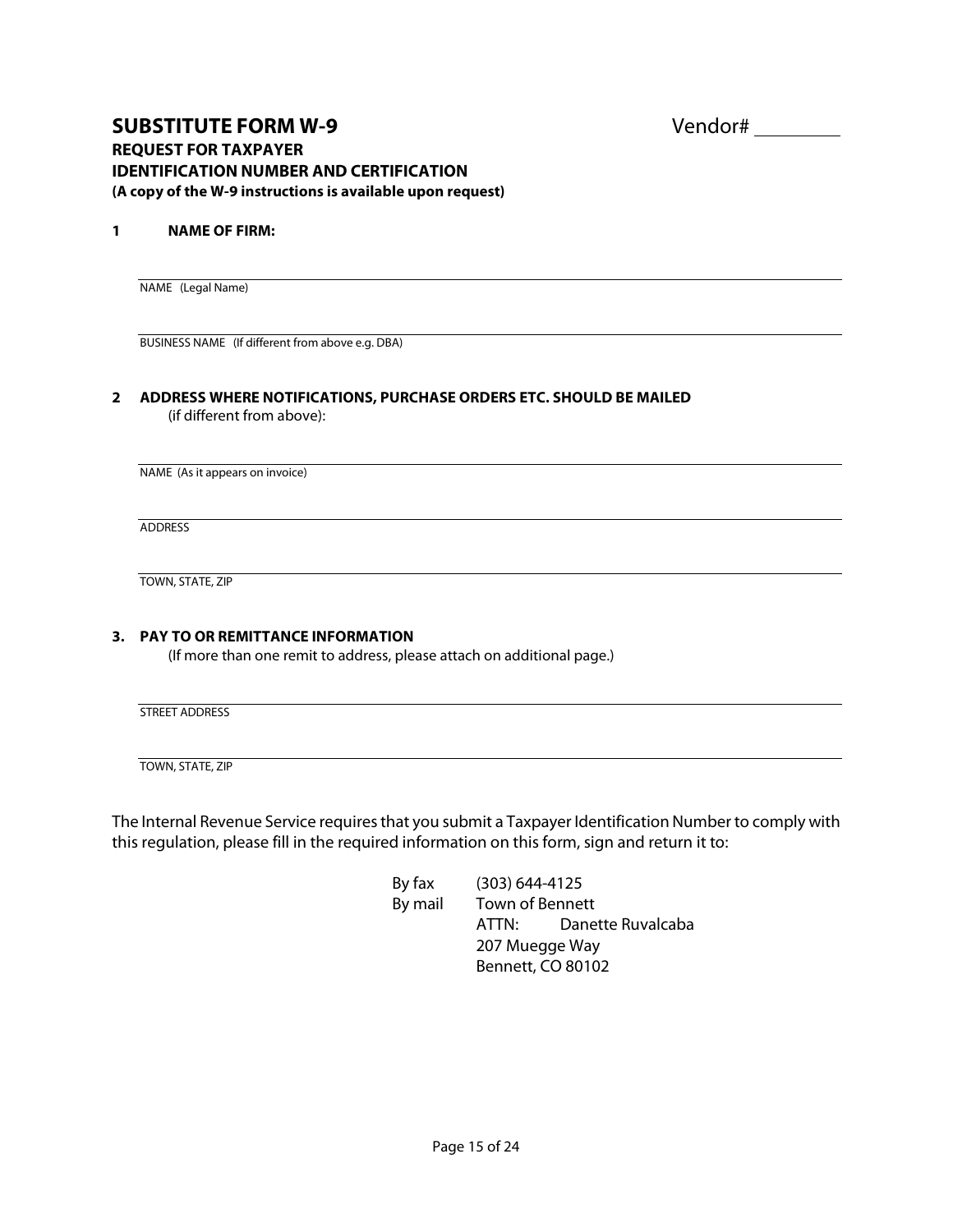#### **TAXPAYER IDENTIFICATION NUMBER (TIN)**

| <b>Social Security Number</b><br>OR<br><b>Federal Identification Number</b> |                             |               |       |
|-----------------------------------------------------------------------------|-----------------------------|---------------|-------|
| Name of Business Owner (please print) ______                                |                             |               |       |
| <b>Check Appropriate Box:</b>                                               |                             |               |       |
| [] Corporation                                                              | [ ] Partnership             | [] Government |       |
| [ ] Individual/Sole Prop                                                    | [ ] Non-Profit Organization | $\mathbf{1}$  | Other |
|                                                                             |                             |               |       |

(Must explain)

| <b>CERTIFICATION</b><br>Under penalties of perjury, I certify that:<br>(1) The number shown on this form is my correct Tax Identification Number, and<br>(2) I am not subject to backup withholding. |
|------------------------------------------------------------------------------------------------------------------------------------------------------------------------------------------------------|
| (3) I am a US person (including a US resident alien)                                                                                                                                                 |
| Signature                                                                                                                                                                                            |
| <b>Print Name</b>                                                                                                                                                                                    |
| Telenhone Number                                                                                                                                                                                     |

# **NOTICE! CHECKS OR PURCHASE ORDERS WILL NOT BE ISSUED BY THE TOWN OF BENNETT UNTIL YOUR TAX PAYER ID NUMBER IS ON FILE IN THIS OFFICE!**

#### FOR OFFICE USE ONLY:

Individual/Sole Proprietorships:For Corporation:

[ ] Merchandise Only [ ] Services [ ] Attorney

- [ ] Employee expense reimbursement [ ] Contract Labor [ ] Non Attorney
- [ ] Garnishment / Child Support [ ] Other (Explain)

[ ] Damage awards & other reimb [ ] Sale of Land

Approved:

Town Administrator **Date Date Date Date Date Date Date Date Date**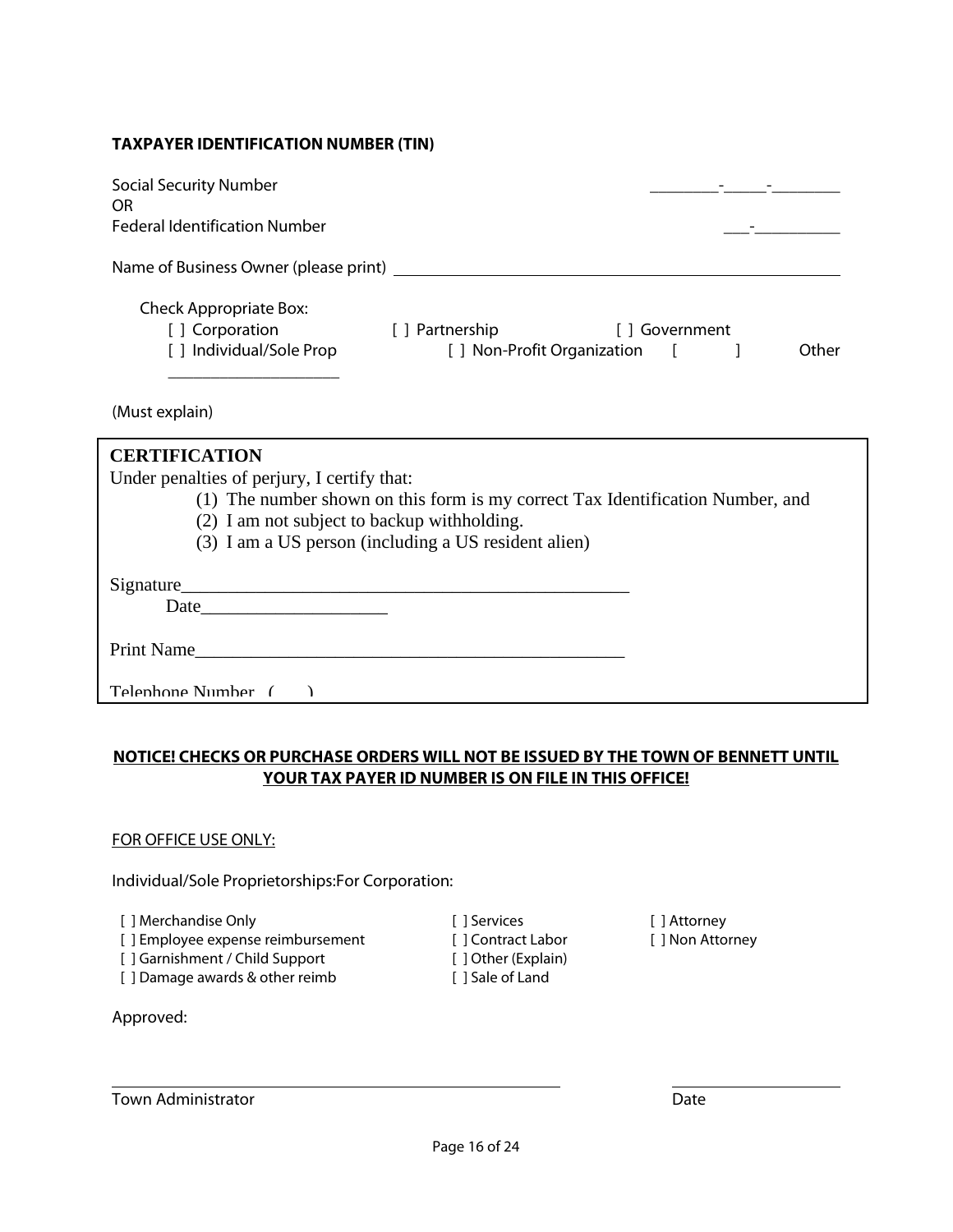#### **INDEPENDENT CONTRACTOR AGREEMENT BY AND BETWEEN THE TOWN OF BENNETT AND \_\_\_\_\_\_\_\_\_\_\_\_\_\_\_\_\_\_**

#### **1.0 PARTIES**

The parties to this Agreement are the **Town of Bennett**, a Colorado municipal corporation, hereinafter referred to as the "Town," and *contractor* name], a Colorado *contractor* and *contractor* and *contractor* an **referred to as the "Town," and "Town," and "Town," a Colorado \_\_\_\_\_\_** [contractor business entity]\_\_, hereinafter referred to as the "Contractor."

#### **2.0 RECITALS AND PURPOSE**

- a) The Town desires to engage the Contractor for the purpose of providing services as further set forth in the Contractor's Scope of Services (which services are hereinafter referred to as the "Services").
- b) The Contractor represents that it has the special expertise, qualifications and background necessary to complete the Services.

#### **3.0 SCOPE OF SERVICES**

The Contractor agrees to provide the Town with the specific Services and to perform the specific tasks, duties and responsibilities set forth in Scope of Services attached hereto as Exhibit A and incorporated herein by reference. The Contractor shall furnish all tools, labor and supplies in such quantities and of the proper quality as are necessary to professionally and timely perform the Services. The Contractor acknowledges that this Agreement does not grant any exclusive privilege or right to supply Services to the Town. In its sole discretion, the Town may contract with other contractors to provide the same or similar services during the term of this Agreement.

#### **4.0 COMPENSATION**

- a) The Town shall pay the Contractor for Services under this agreement a total not to exceed the amounts set forth in Exhibit A attached hereto and incorporated herein by this reference. For Services compensated on a per-task basis, such costs per task shall not exceed the amounts set forth in Exhibit A. The Town shall pay mileage and other reimbursable expenses which are deemed necessary for performance of the services and which are pre-approved by the Town Administrator. The foregoing amounts of compensation shall be inclusive of all costs of whatsoever nature associated with the Contractor's efforts, including but not limited to salaries, benefits, overhead, administration, profits, expenses, and outside contractor fees. The Scope of Services and payment therefor shall only be changed by a properly authorized amendment to this Agreement. No Town employee has the authority to bind the Town with regard to any payment for any services which exceeds the amount payable under the terms of this Agreement.
- b) The Contractor shall submit monthly an invoice to the Town for Services rendered and a detailed expense report for pre-approved, reimbursable expenses incurred during the previous month. The invoice shall document the Services provided during the preceding month, identifying by work category and subcategory the work and tasks performed and such other information as may be required by the Town. The Contractor shall provide such additional backup documentation as may be required by the Town. The Town shall pay the invoice within thirty (30) days of receipt unless the Services or the documentation therefor are unsatisfactory. Payments made after thirty (30) days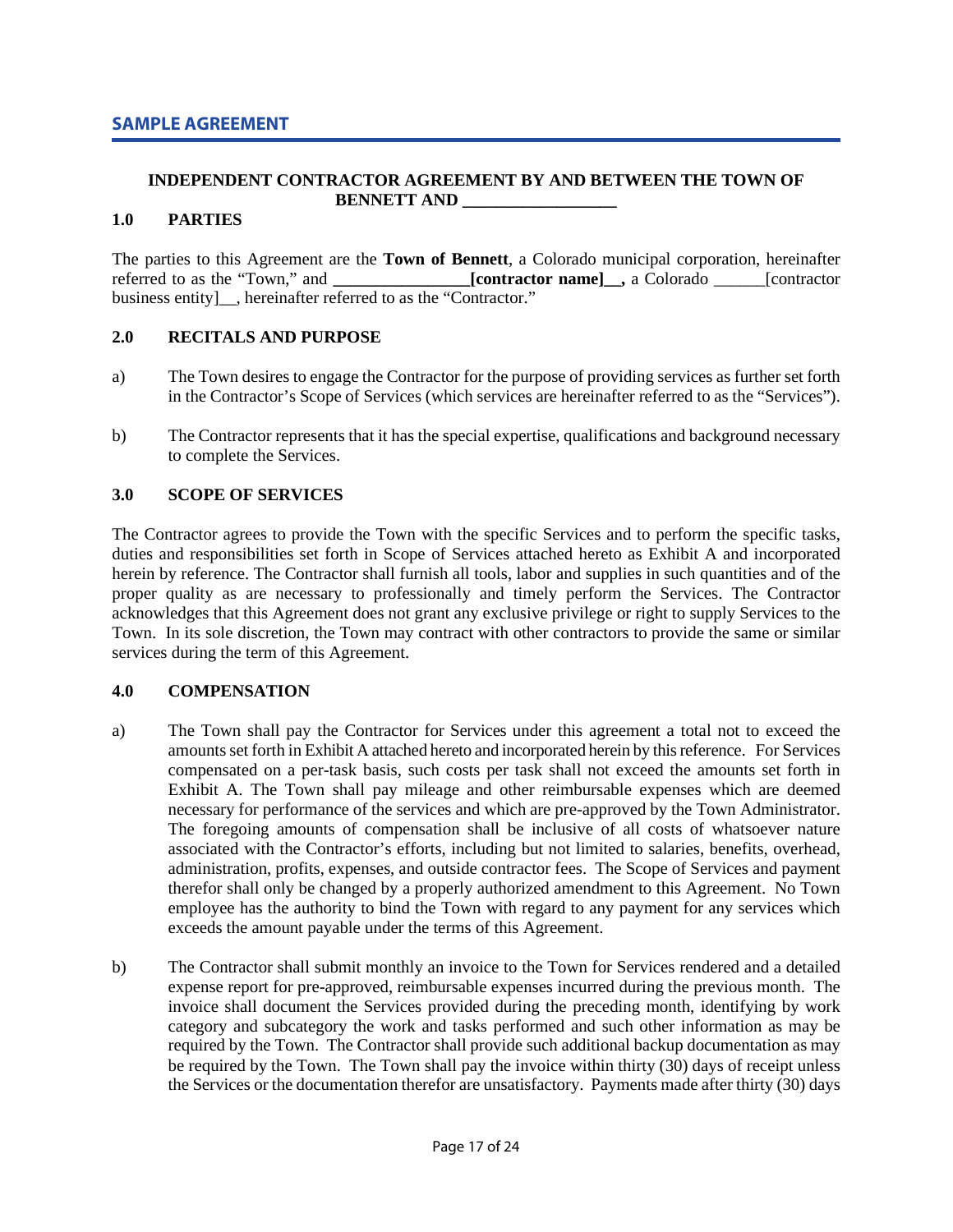may be assessed an interest charge of one and one-half percent (1.5%) per month unless the delay in payment resulted from unsatisfactory work or documentation therefor.

### **5.0 PROJECT REPRESENTATION**

- a) The Town designates \_\_\_\_\_\_\_[staff member]<sub>\_</sub>, \_\_\_\_\_\_\_\_\_\_\_\_\_\_\_\_\_\_\_\_\_\_\_[staff title]\_, as the responsible Town staff to provide direction to the Contractor during the conduct of the Services. The Contractor shall comply with the directions given by said Town staff and such person's designees.
- b) The Contractor designates \_\_\_\_\_\_\_\_\_\_[Contractor's project Administrator's name]\_\_ as its project Administrator and as the principal in charge who shall be providing the Services under this Agreement. Should any of the representatives be replaced, and such replacement require the Town or the Contractor to undertake additional reevaluations, coordination, orientations, etc., the Contractor shall be fully responsible for all such additional costs and services.

#### **6.0 TERM**

The term of this Agreement shall be \_\_\_\_\_\_\_\_\_\_\_\_\_\_\_\_\_[start date]\_, 20\_\_\_ to \_\_\_\_\_\_\_\_\_\_\_\_\_\_\_\_\_[end date]\_\_, unless the Agreement is sooner terminated pursuant to Section 13, below. The Contractor's services under this Agreement shall commence upon execution of this Agreement by the Town and shall progress so that the Services are completed in a timely fashion consistent with the Town's requirements. Nothing in this Agreement is intended or shall be deemed or construed as creating any multiple-fiscal year direct or indirect debt or financial obligation on the part of the Town within the meaning of Colorado Constitution Article X, Section 20 or any other constitutional or statutory provision. All financial obligations of the Town under this Agreement are subject to annual budgeting and appropriation by the Bennett Board of Trustees, in its sole discretion.

#### **7.0 INSURANCE**

- a) The Contractor agrees to procure and maintain, at its own cost, the policies of insurance set forth in Subsections 7.1.1 through 7.1.3. The Contractor shall not be relieved of any liability, claims, demands, or other obligations assumed pursuant to this Agreement by reason of its failure to procure or maintain insurance, or by reason of its failure to procure or maintain insurance in sufficient amounts, durations, or types. The coverages required below shall be procured and maintained with forms and insurers acceptable to the Town. All coverages shall be continuously maintained from the date of commencement of services hereunder. The required coverages are:
	- 7.1.1 Workers' Compensation insurance as required by the Labor Code of the State of Colorado and Employers Liability Insurance. Evidence of qualified self-insured status may be substituted.
	- 7.1.2 General Liability insurance with minimum combined single limits of ONE MILLION DOLLARS (\$1,000,000) each occurrence and ONE MILLION DOLLARS (\$1,000,000) aggregate. The policy shall include the Town of Bennett, its officers and its employees, as additional insureds, with primary coverage as respects the Town of Bennett, its officers and its employees, and shall contain a severability of interests provision.
	- 7.1.3 Comprehensive Automobile Liability insurance with minimum combined single limits for bodily injury and property damage of not less than THREE HUNDRED AND FIFTY THOUSAND DOLLARS (\$350,000) per person in any one occurrence and ONE MILLION DOLLARS (\$1,000,000) for two or more persons in any one occurrence, and auto property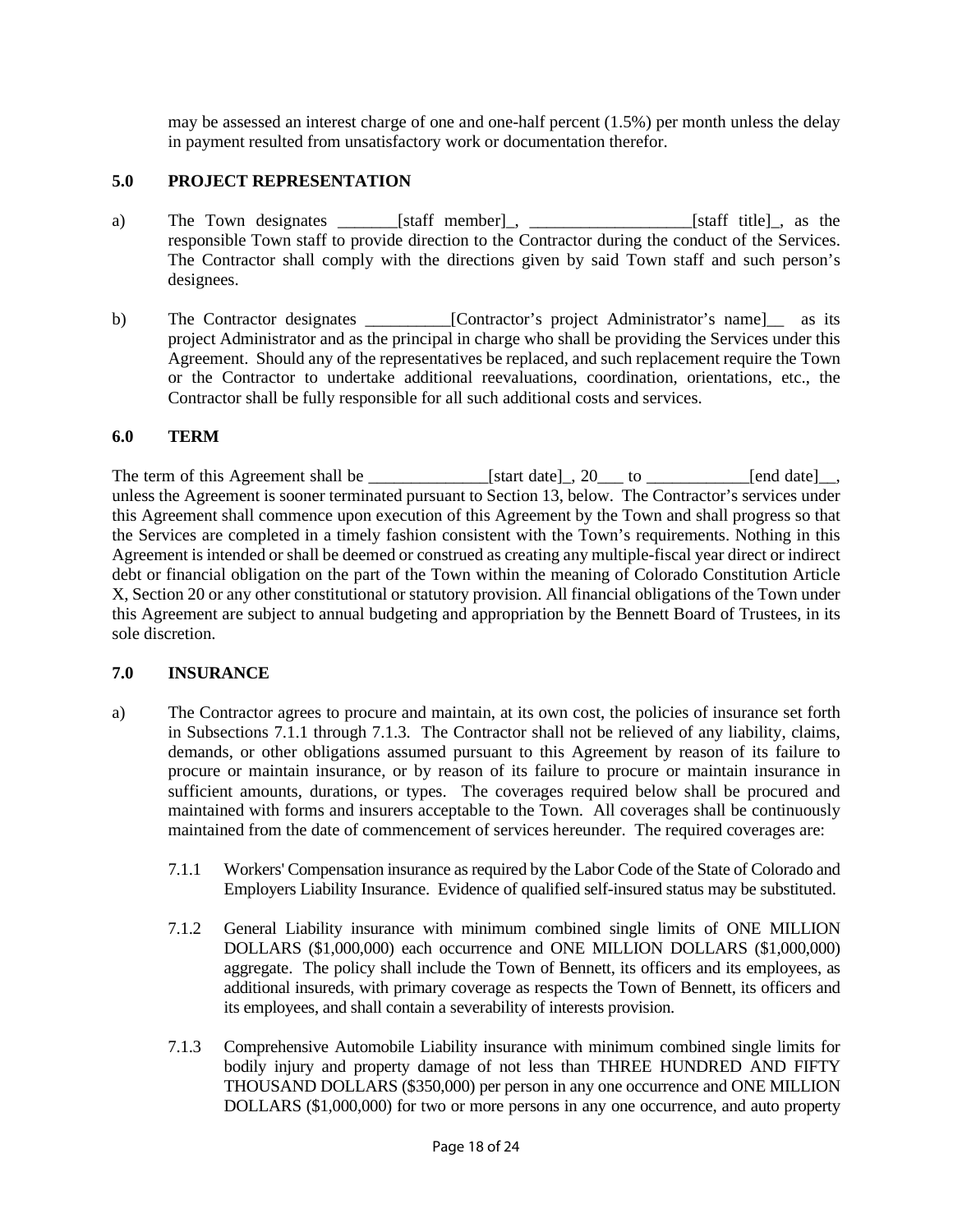damage insurance of at least FIFTY THOUSAND DOLLARS (\$50,000) per occurrence, with respect to each of Contractor's owned, hired or non-owned vehicles assigned to or used in performance of the services. The policy shall contain a severability of interests provision. If the Contractor has no owned automobiles, the requirements of this paragraph shall be met by each employee of the Contractor providing services to the Town of Bennett under this contract.

- 7.1.4 If the Services include the performance of professional services (e.g., architect, engineer, accountant, attorney), Professional Liability coverage with minimum combined single limits of ONE MILLION DOLLARS (\$1,000,000) per claim and TWO MILLION DOLLARS (\$2,000,000) aggregate.
- 7.2 The Contractor's general liability insurance, automobile liability and physical damage insurance shall be endorsed to include the Town, and its elected and appointed officers and employees, as additional insureds, unless the Town in its sole discretion waives such requirement. Every policy required above shall be primary insurance, and any insurance carried by the Town, its officers, or its employees, shall be excess and not contributory insurance to that provided by the Contractor. Such policies shall contain a severability of interests provision. The Contractor shall be solely responsible for any deductible losses under each of the policies required above.
- 7.3 Certificates of insurance shall be provided by the Contractor as evidence that policies providing the required coverages, conditions, and minimum limits are in full force and effect, and shall be subject to review and approval by the Town. No required coverage shall be cancelled, terminated or materially changed until at least 30 days prior written notice has been given to the Town. The Town reserves the right to request and receive a certified copy of any policy and any endorsement thereto.
- 7.4 Failure on the part of the Contractor to procure or maintain policies providing the required coverages, conditions, and minimum limits shall constitute a material breach of contract upon which the Town may immediately terminate the contract, or at its discretion may procure or renew any such policy or any extended reporting period thereto and may pay any and all premiums in connection therewith, and all monies so paid by the Town shall be repaid by Contractor to the Town upon demand, or the Town may offset the cost of the premiums against any monies due to Contractor from the Town.
- 7.5 The parties understand and agree that the Town is relying on, and does not waive or intend to waive by any provision of this contract, the monetary limitations or any other rights, immunities, and protections provided by the Colorado Governmental Immunity Act, § 24-10-101 et seq., 10 C.R.S., as from time to time amended, or otherwise available to the Town, its officers, or its employees.

# **8.0 INDEMNIFICATION**

To the fullest extent permitted by law, the Contractor agrees to indemnify and hold harmless the Town, and its elected and appointed officers and its employees, from and against all liability, claims, and demands, on account of any injury, loss, or damage, which arise out of or are connected with the services hereunder, if such injury, loss, or damage is caused by the negligent act, omission, or other fault of the Contractor or any subcontractor of the Contractor, or any officer, employee, or agent of the Contractor or any subcontractor, or any other person for whom Contractor is responsible. The Contractor shall investigate, handle, respond to, and provide defense for and defend against any such liability, claims, and demands. The Contractor shall further bear all other costs and expenses incurred by the Town or Contractor and related to any such liability, claims and demands, including but not limited to court costs, expert witness fees and attorneys'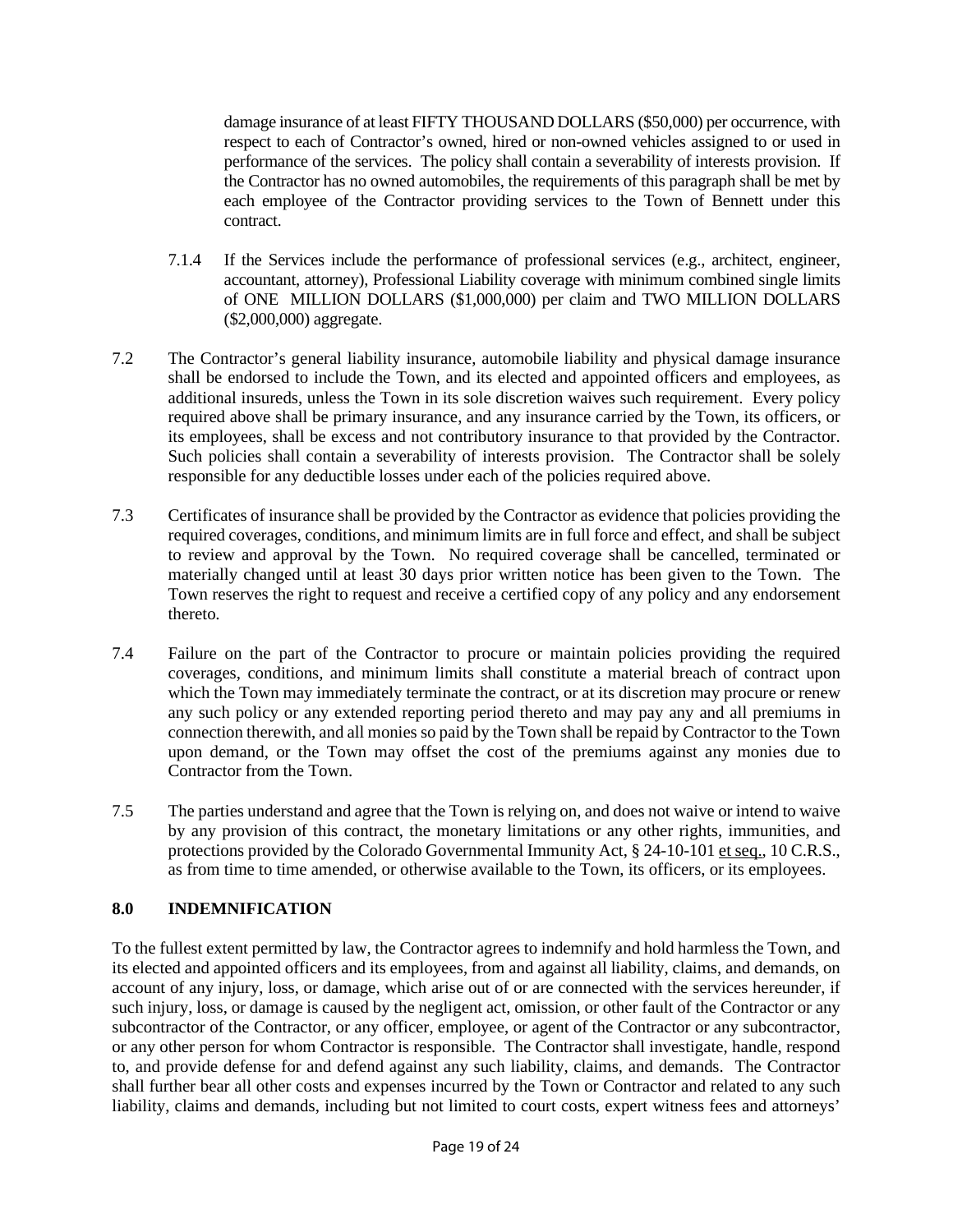fees if the court determines that these incurred costs and expenses are related to such negligent acts, errors, and omissions or other fault of the Contractor. The Town shall be entitled to its costs and attorneys' fees incurred in any action to enforce the provisions of this Section 8.0. The Contractor's indemnification obligation shall not be construed to extend to any injury, loss, or damage which is caused by the act, omission, or other fault of the Town.

# **9.0 QUALITY OF WORK**

Contractor's professional services shall be in accordance with the prevailing standard of practice normally exercised in the performance of services of a similar nature in the Denver metropolitan area.

# **10.0 INDEPENDENT CONTRACTOR**

The parties agree that the Contractor is an independent contractor and not an employee of the Town and any persons employed by Contractor for the performance of work hereunder shall be independent contractors and not agents of the Town. Contractor shall have the right to contract and represents that it does contract for similar services with others. Any provisions in this Agreement that may appear to give the Town the right to direct Contractor as to details of doing work or to exercise a measure of control over the work mean that Contractor shall follow the direction of the Town as to end results of the work only. This Contract shall not, in any way, be construed to create a partnership or any other kind of joint undertaking or venture between the parties hereto. The Town will not pay a salary or hourly rate, instead of a fixed or contract rate. The Town will not withhold Social Security, Medicare, State or Federal taxes. Earnings in excess of \$600.00 per year will be recorded on IRS Form 1099-MISC and reported to the IRS.

**AS AN INDEPENDENT CONTRACTOR, CONTRACTOR IS NOT ENTITLED TO WORKERS' COMPENSATION BENEFITS EXCEPT AS MAY BE PROVIDED BY THE INDEPENDENT CONTRACTOR NOR TO UNEMPLOYMENT INSURANCE BENEFITS UNLESS UNEMPLOYMENT COMPENSATION COVERAGE IS PROVIDED BY THE INDEPENDENT CONTRACTOR OR SOME OTHER ENTITY. THE CONTRACTOR IS OBLIGATED TO PAY ALL FEDERAL AND STATE INCOME TAX ON ANY MONEYS EARNED OR PAID PURSUANT TO THIS CONTRACT.**

# **11.0 ASSIGNMENT**

Contractor shall not assign or delegate this Agreement or any portion thereof, or any monies due to or become due hereunder without the Town's prior written consent.

# **12.0 DEFAULT**

Each and every term and condition hereof shall be deemed to be a material element of this Agreement. In the event either party should fail or refuse to perform according to the terms of this Agreement, such party may be declared in default.

# **13.0 TERMINATION**

a) This Agreement may be terminated by either party for material breach or default of this Agreement by the other party not caused by any action or omission of the other party by giving the other party written notice at least thirty (30) days in advance of the termination date. Termination pursuant to this subsection shall not prevent either party from exercising any other legal remedies which may be available to it.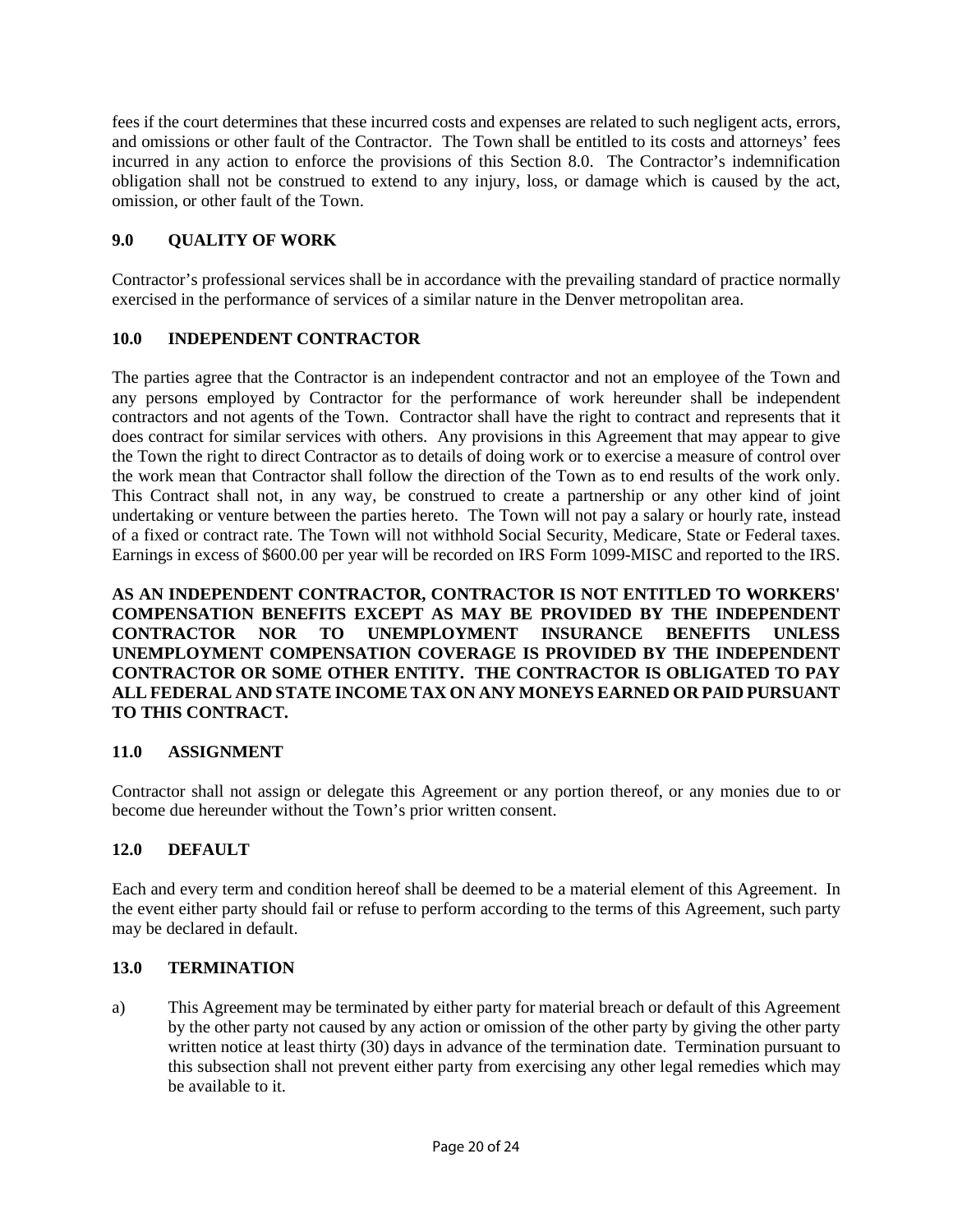b) In addition to the foregoing, this Agreement may be terminated by the Town for its convenience and without cause of any nature by giving written notice at least fifteen (15) days in advance of the termination date. In the event of such termination, the Contractor will be paid for the reasonable value of the services rendered to the date of termination, not to exceed a pro-rated daily rate, for the services rendered to the date of termination, and upon such payment, all obligations of the Town to the Contractor under this Agreement will cease. Termination pursuant to this Subsection shall not prevent either party from exercising any other legal remedies which may be available to it.

# **14.0 INSPECTION AND AUDIT**

The Town and its duly authorized representatives shall have access to any books, documents, papers, and records of the Contractor that are related to this Agreement for the purpose of making audits, examinations, excerpts, and transcriptions.

# **15.0 DOCUMENTS**

All computer input and output, analyses, plans, documents photographic images, tests, maps, surveys, electronic files and written material of any kind generated in the performance of this Agreement or developed for the Town in performance of the Services are and shall remain the sole and exclusive property of the Town. All such materials shall be promptly provided to the Town upon request therefor and at the time of termination of this Agreement, without further charge or expense to the Town. Contractor shall not provide copies of any such material to any other party without the prior written consent of the Town.

# **16.0 ENFORCEMENT**

In the event that suit is brought upon this Agreement to enforce its terms, the prevailing party shall be entitled to its reasonable attorneys' fees and related court costs. Colorado law shall apply to the construction and enforcement of this Agreement. The parties agree to the jurisdiction and venue of the courts of Adams County in connection with any dispute arising out of or in any matter connected with this Agreement.

# **17.0 COMPLIANCE WITH LAWS; WORK BY ILLEGAL ALIENS PROHIBITED**

- 17.1 Contractor shall be solely responsible for compliance with all applicable federal, state, and local laws, including the ordinances, resolutions, rules, and regulations of the Town; for payment of all applicable taxes; and obtaining and keeping in force all applicable permits and approvals.
- 17.2 Exhibit B, the "Town of Bennett Public Services Contract Addendum-Prohibition Against Employing Illegal Aliens", is attached hereto and incorporated herein by reference. There is also attached hereto a copy of Contractor's Pre-Contract Certification which Contractor has executed and delivered to the Town prior to Contractor's execution of this Agreement.

# **18.0 INTEGRATION AND AMENDMENT**

This Agreement represents the entire Agreement between the parties and there are no oral or collateral agreements or understandings. This Agreement may be amended only by an instrument in writing signed by the parties.

#### **19.0 NOTICES**

All notices required or permitted under this Agreement shall be in writing and shall be given by hand delivery, by United States first class mail, postage prepaid, registered or certified, return receipt requested,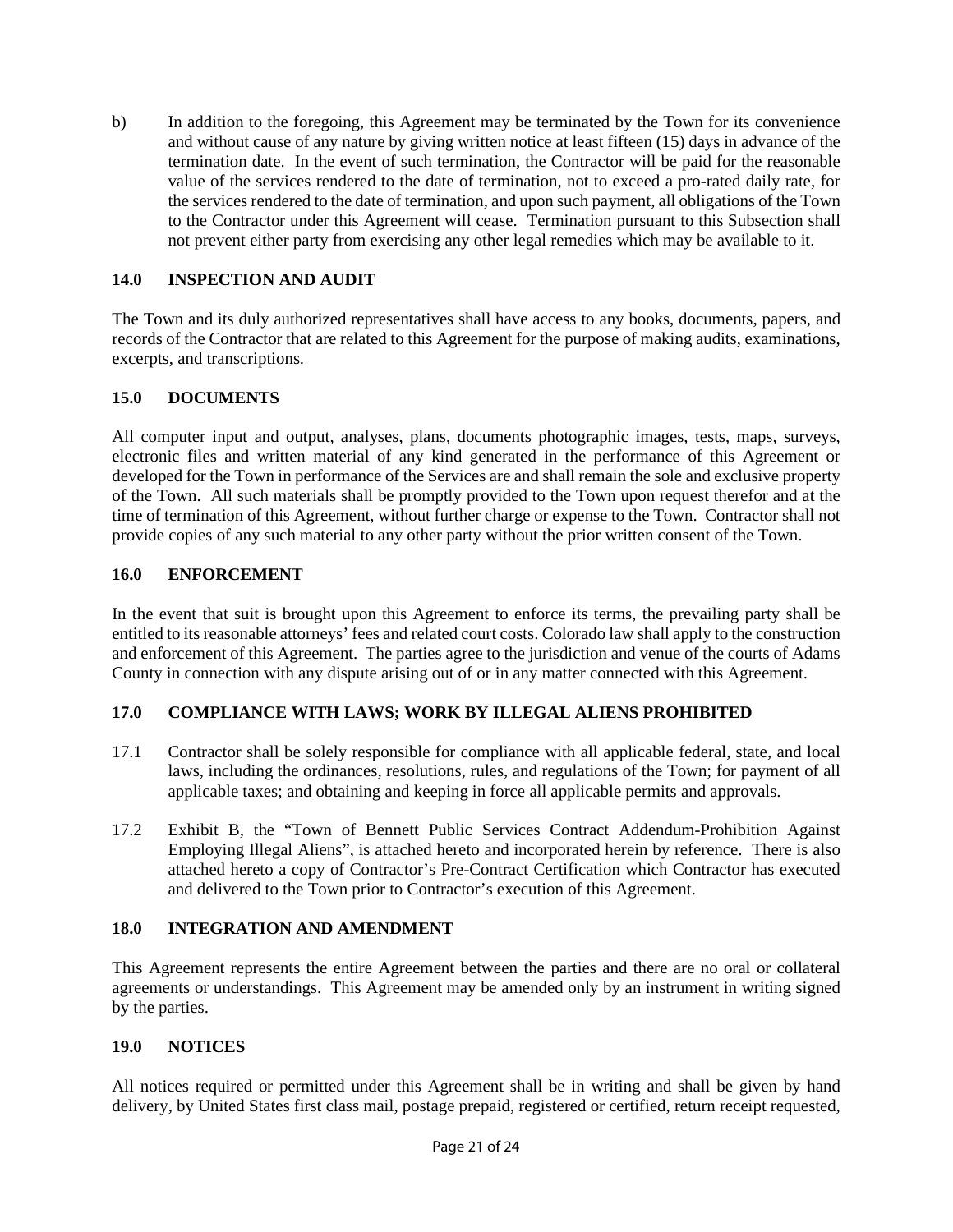by national overnight carrier, or by facsimile transmission, addressed to the party for whom it is intended at the following address:

If to the Town: Town of Bennett Attn: Town Administrator 207 Muegge Way Bennett, CO 80102 Telephone: (303) 644-3249 Fax: (303) 644-4125 If to the Contractor:  $\Box$ [Contractor name] $\Box$  $\Box$  [Contact person]  $\Box$ [address] $\Box$  $T$ [Town, state, zip] Telephone: \_\_\_\_\_\_\_\_\_\_\_\_\_\_\_\_\_\_\_ Fax: \_\_\_\_\_\_\_\_\_\_\_\_\_\_\_\_\_\_\_\_\_\_\_\_

Any such notice or other communication shall be effective when received as indicated on the delivery receipt, if by hand delivery or overnight carrier; on the United States mail return receipt, if by United States mail; or on facsimile transmission receipt. Either party may by similar notice given, change the address to which future notices or other communications shall be sent.

In witness whereof, the parties have executed this Agreement to be effective as of the day and year of signed by the Town.

TOWN OF BENNETT A Colorado Municipal Corporation

 $By:$ 

Mayor

Attest:\_\_\_\_\_\_\_\_\_\_\_\_\_\_\_\_\_\_\_\_\_\_\_

Town Clerk

CONTRACTOR:

| By:    | <u> 1989 - Johann John Stone, Amerikaansk politiker (</u> |  |
|--------|-----------------------------------------------------------|--|
| Title: |                                                           |  |
| Date:  |                                                           |  |

#### **Exhibit A – Scope of Services and Price Information**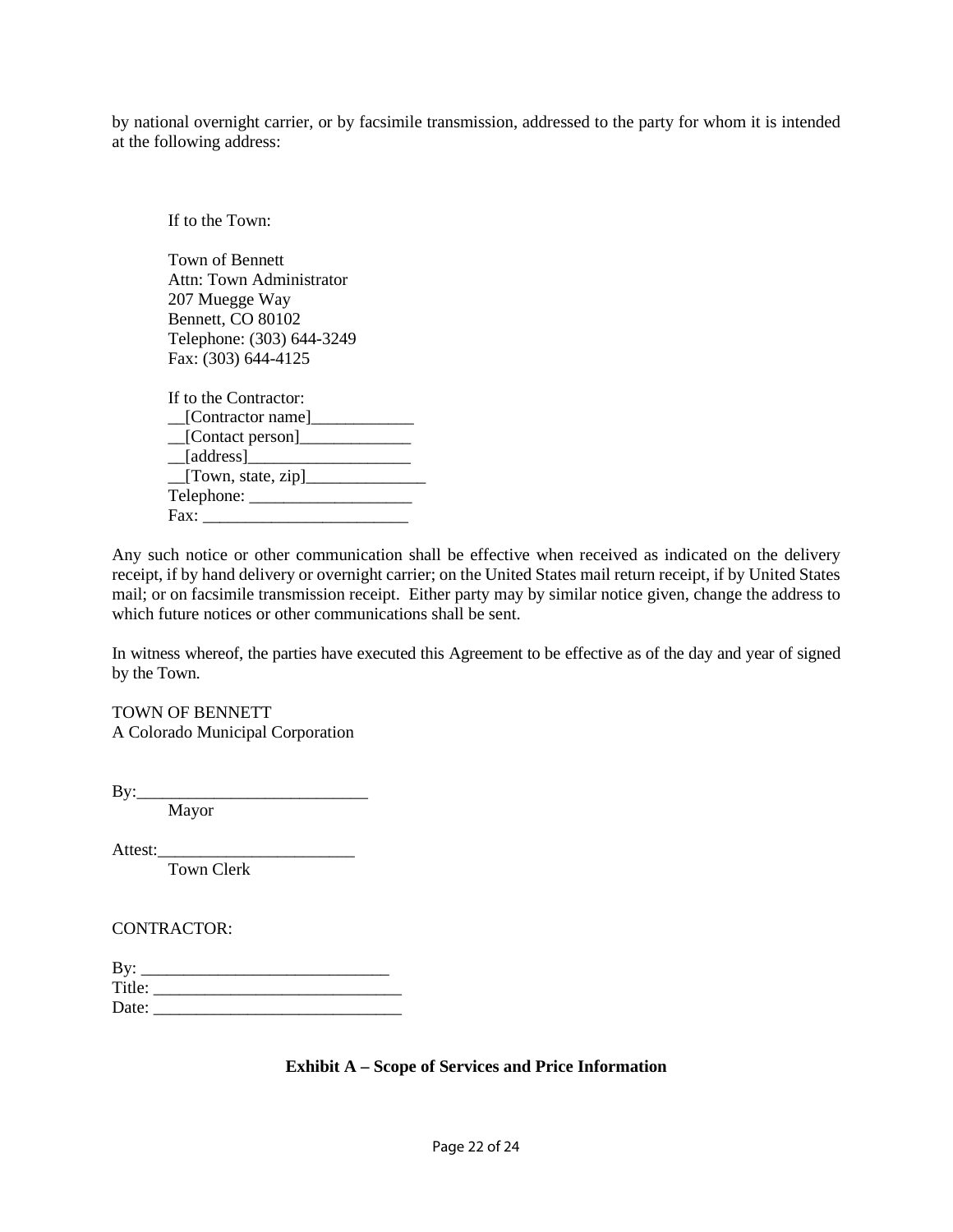# **[See Following Page(s)]**

#### **Exhibit B**

#### **Town of Bennett Public Services Contract Addendum Prohibition Against Employing Illegal Aliens**

Prohibition Against Employing Illegal Aliens. Contractor shall not knowingly employ or contract with an illegal alien to perform work under this contract. Contractor shall not enter into a contract with a subcontractor that fails to certify to the Contractor that the subcontractor shall not knowingly employ or contract with an illegal alien to perform work under this contract.

Contractor will participate in either the E-verify program or the Department program, as defined in C.R.S. § § 8-17.5-101(3.3) and 8-17.5-101(3.7), respectively, in order to confirm the employment eligibility of all employees who are newly hired for employment to perform work under the public contract for services. Contractor is prohibited from using the E-verify program or the Department program procedures to undertake pre-employment screening of job applicants while this contract is being performed.

If Contractor obtains actual knowledge that a subcontractor performing work under this contract for services knowingly employs or contracts with an illegal alien, Contractor shall:

- a. Notify the subcontractor and the Town within three days that the Contractor has actual knowledge that the subcontractor is employing or contracting with an illegal alien; and
- b. Terminate the subcontract with the subcontractor if within three days of receiving the notice required pursuant to this paragraph the subcontractor does not stop employing or contracting with the illegal alien; except that the Contractor shall not terminate the contract with the subcontractor if during such three days the subcontractor provides information to establish that the subcontractor has not knowingly employed or contracted with an illegal alien.

Contractor shall comply with any reasonable request by the Department of Labor and Employment made in the course of an investigation that the Department is undertaking pursuant to the authority established in C.R.S. § 8-17.5-102(5).

If Contractor violates a provision of this Contract required pursuant to C.R.S. § 8-17.5-102, Town may terminate the contract for breach of contract. If the contract is so terminated, the Contractor shall be liable for actual and consequential damages to the Town.

# **Pre-Contract Certification in Compliance with C.R.S. Section 8-17.5-102(1)**

From: (Prospective Contractor)

To: Town of Bennett